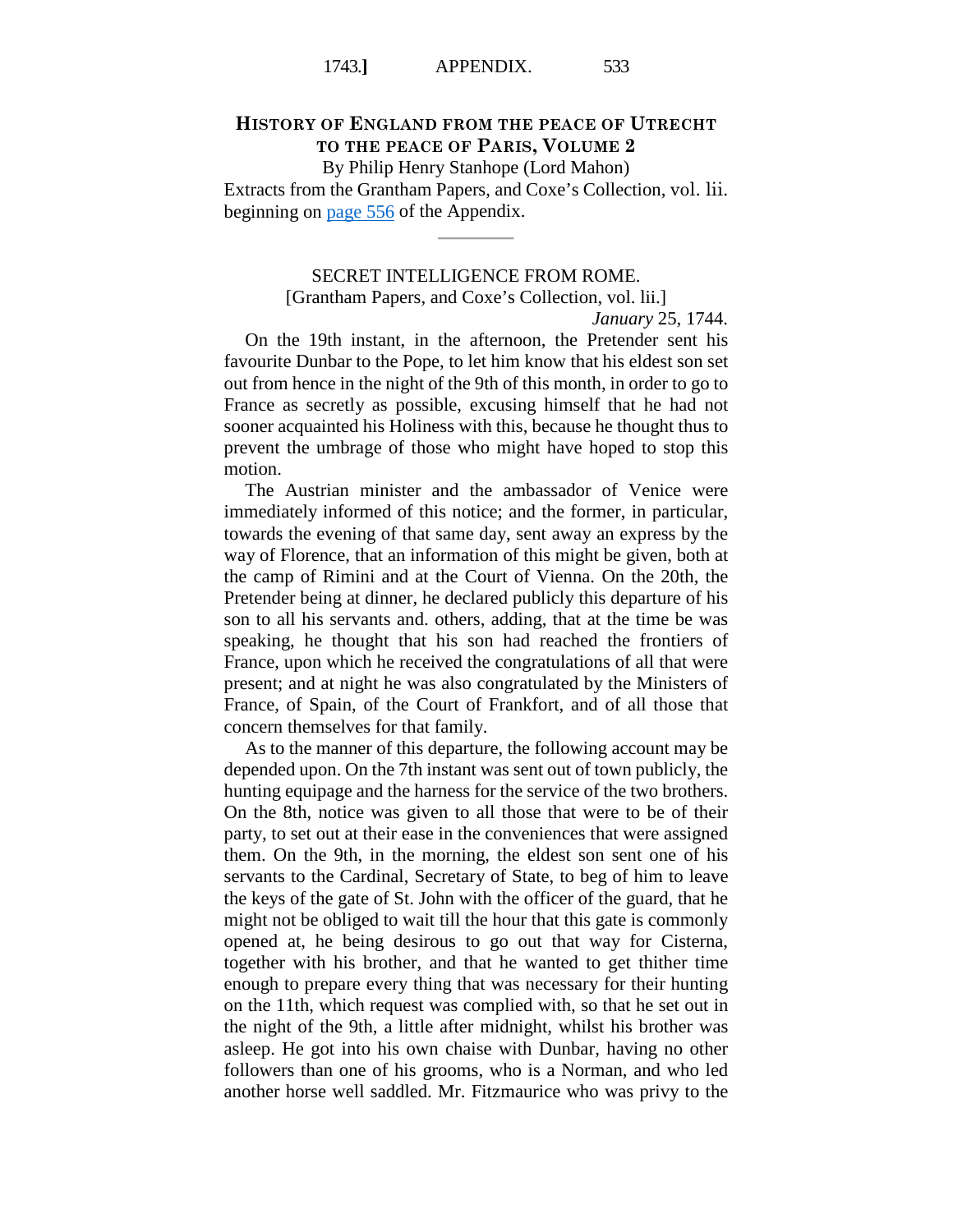534 APPENDIX [1745.]

secret, was charged to tell the younger brother, when he should awake, that his brother, being excessively fond of hunting, had gone before, but that he would meet him at Albano, insomuch that the second son set out at the appointed hour, being 12 of the clock, according to the Italian way of reckoning, that is to say at 6 in the morning on the 10th, having all the retinue with him. After the eldest son had gone a few posts, be begun to complain that he was cold, and said that to warm himself he would get on horseback. This was concerted with Dunbar, to deceive the postilion that drove them and the servant that attended. Dunbar at first opposed his desire, but at last agreed to it, so that the other being got on horseback, was followed by his Norman groom, who accompanied him afterwards during his whole voyage (this groom is thought to be a man of consequence, though he has been for some time in the service of that house upon the footing of a servant belonging to the stable); and thus being come with his servant to the turning of the road which goes to Frascati, he stopped there and waited for Dunbar's chaise. When it was come, he feigned that he had had a fall from his horse, and that he had hurt his foot, upon which Dunbar desired him to go into the chaise again, but he insisted upon his getting on horseback to go quicker, and instead of going to Albano, there to wait for his brother, he took the road of Marino, to go straight to Cisterna, saying that he should there take some hours of rest, and that Dunbar might go to Albano by himself, there to wait for his brother, and to tell him of his accident; that the other should not stop but go on to Cisterna; and thus staying with his faithful Norman alone at the turning, after Dunbar was gone on in the chaise, he and his groom took the road to Frascati, and having coasted along the Marana,<sup>[1](#page-1-0)</sup> they entered into the Consular Way, and then into the Florence road, from whence they went to Lerici and to Genoa, and then to Antibes, and that they did without any loss of time. In the meanwhile the Bailif de Tencia had despatched on the 6th, with great secrecy, his intendant, to Paris, not only to give notice to the Court there of the resolution that was taken here about this departure, but also to make proper dispositions both at Lerici and at Genoa, for his embarkation under a feigned name.

The second son being come to Albano, and finding Dunbar there, asked him where his brother was. Dunbar told him at first of the pretended accident; but it is said that in private he acquainted him with the truth of the thing, and desired him to go on to Cisterna, and to talk of his brother's fall, and to say that he would soon come to him. He also desired that nobody should publish this accident, for fear it should come to the ears of his father. He ordered the company to begin their hunt, and to divert themselves in the best manner they

<span id="page-1-0"></span><sup>&</sup>lt;sup>1</sup> A small stream in the Campagna of Rome.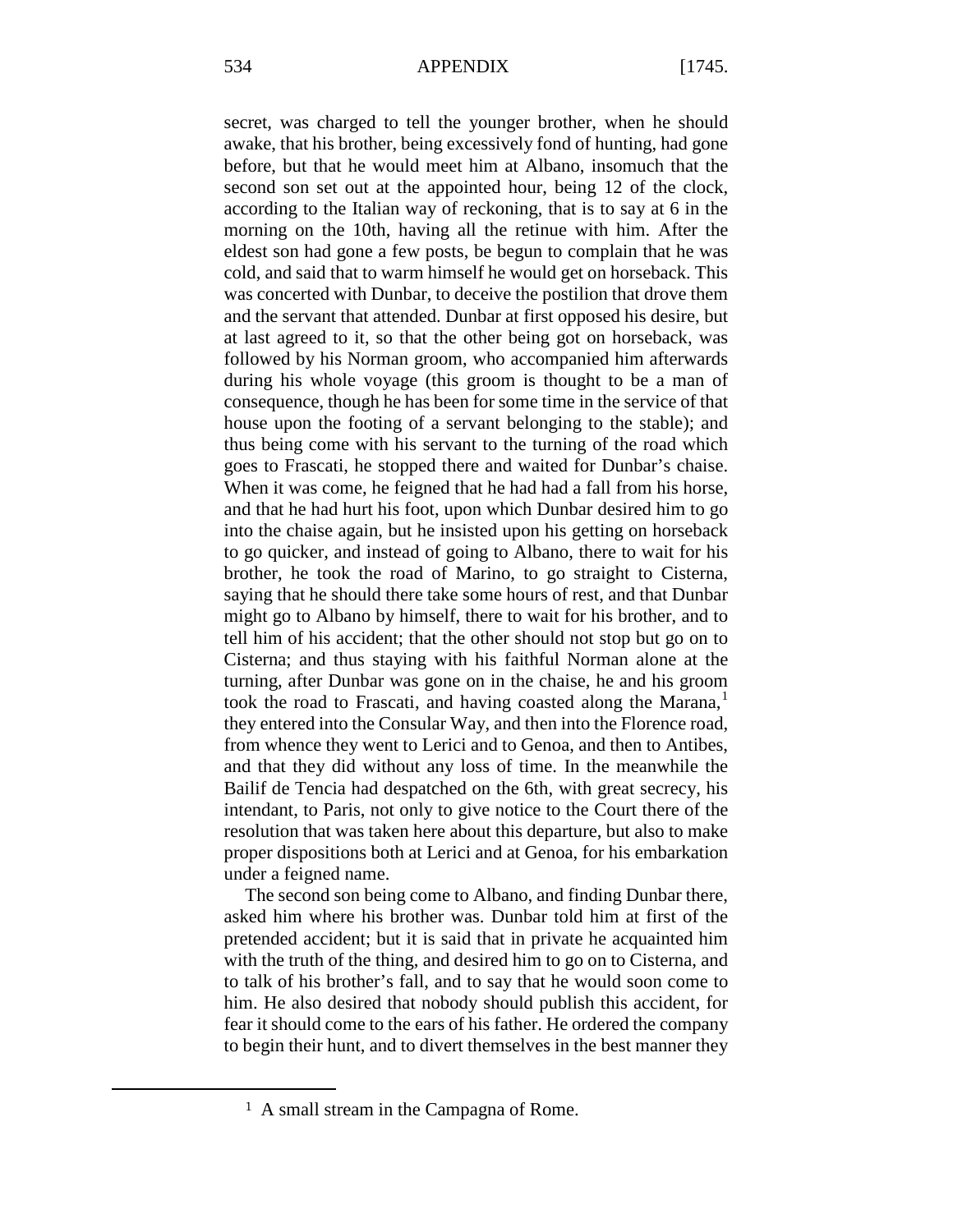could. Dunbar himself remained at Albano, and went on every day in giving to the Duke of Sermoneta, to whom Cisterna belongs, an account of the eldest brother's health, saying that he grew daily better and better, and desired the said Duke not to mention any thing of this in the letters he writ to his friends at Rome, for fear it should come to the ears of the Pretender, but to say that the brothers had very good sport, and spent their time very well. The better to cover all this, the younger son sent some wild boars to Rome, in his brother's name and his, some of which were given as presents to the Pope, to Cardinal Acquaviva and to other people. This feint lasted till the 17th instant, when a letter was sent to Cisterna, in the elder brother's name, to let the company know that the weather being bad he did not care to go a hunting, and that he would go back to Rome, but that his brother might do what he pleased. Upon this Dunbar returned to Rome that very evening, with a young Englishman, son to one of the Pope's horse guards, who is about the same age with, and very like in the face to, the eldest son. Dunbar had had this young man dexterously brought to him at Albano: there were also come thither two servants of the second son, from Cisterna, who went back to Rome with Dunbar; so it was reported in town that the eldest son was come back.

It is said in the best companies here, that some days before the setting out of the eldest son, Cardinal Acquaviva had desired Abbot Franchini, Minister of Tuscany, to grant him a passport for a certain Marquis Spinelli, his kinsman, who wanted to go to Genoa for his own business, which passport was immediately given at his request. It is also said that M. de Thurm, at the desire of the fore-mentioned Abbot, had given some letters of recommendation to the supposed Marquis. I can't say whether this is true or no, but I much question that these gentlemen should have been deceived by all the management of this affair. They seemed to believe that the Court of Paris had no thoughts of this young man, and gave out such reasons for it that appeared very natural; but perhaps they did this to disgust other people from hearkening to any accounts that should be given of this undertaking.

### SIR THOMAS ROBINSON TO MR. WESTON.

*Vienna*, September 16, *N. S.*, 1744.

Dear Sir,

The last post brought no letters from England. We have Prince Charles<sup>[2](#page-2-0)</sup> himself here; a better testimony of all that passed upon the banks of the Rhine than either Noailles's relation to his Court, or the Emperor's fourteen postilions at Frankfort. Don Rodrigue, of Cologne, has inserted the inclosed relation of it in the Brussels

<span id="page-2-0"></span> <sup>2</sup> Prince Charles of Lorraine.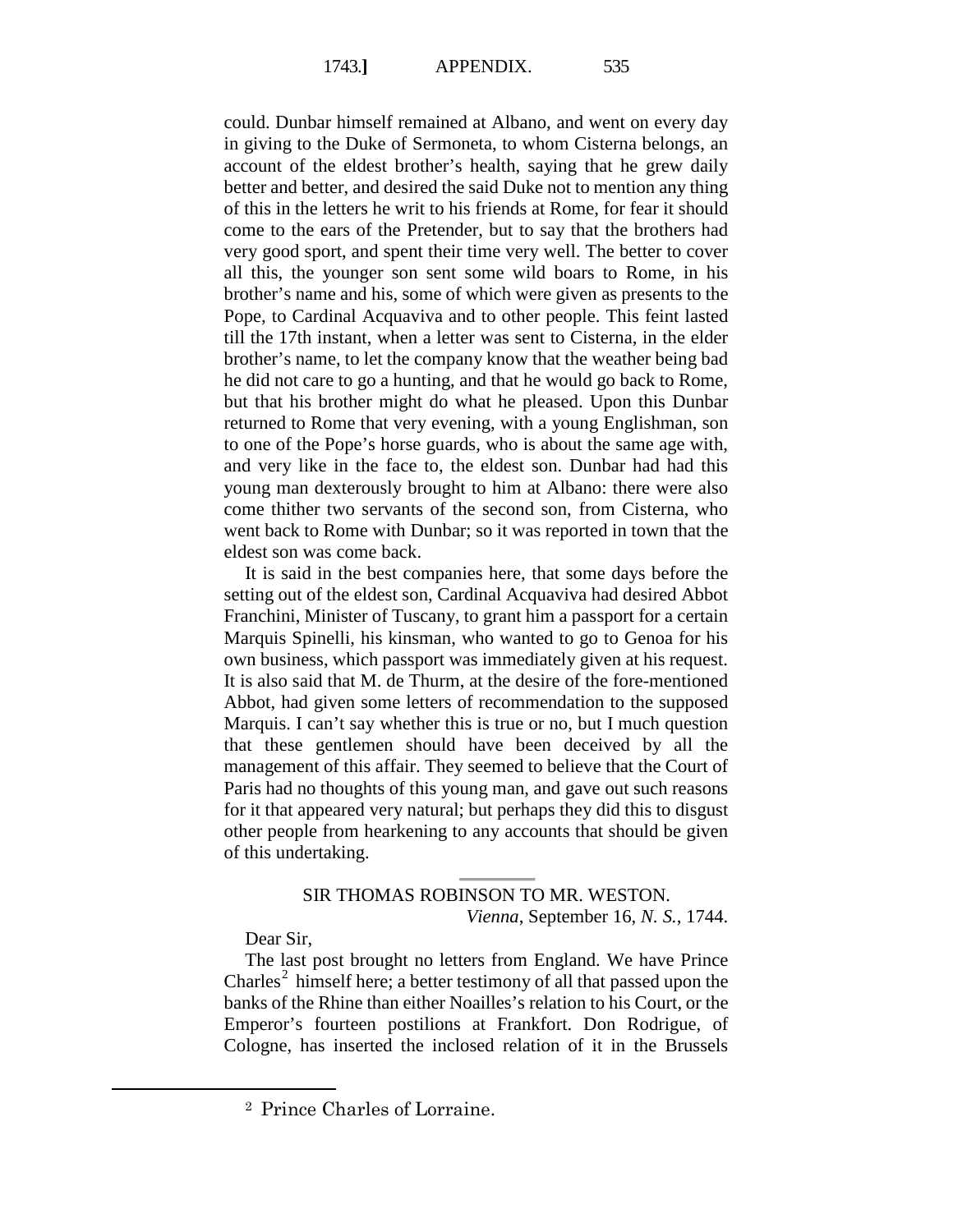Gazette, and Königseck Erps printed it, I hear, for the particular edification of those who had been surprised with the French accounts.

I do not doubt but you will hear of many such victories from Bohemia, though perhaps preceded with the *real* news of the loss of Prague. That loss will fall heavy upon the poor inhabitants, but it will be the triumph, perhaps the conflagration, of a day; after which the Prussians must look to themselves. He<sup>[3](#page-3-0)</sup> is supposed to have said, upon the news of Prince Charles's return, and the manner in which the French let his Highness pass the river, *Voilà ce que c'est que de faire, des traités avec des J—*. The French came to the Neckar, wondering the Duke of Wurtemburg would not join. "Prince Charles is so ruined he has not a grenadier left, and Bernclau is cut in the wood of Hagenau!" The Duke answered, that he had seen the Prince in good health two days before; that he had seen the whole army pass column by column, in the best order; that he had not perceived there was a grenadier wanting, and that, as for Bernclau, if they would be pleased to stay a little, they would find him returning back to teach them truth. Upon this the French retired, but not without threatening the Wurtembergers with corporal punishment, if they did not furnish the most exorbitant rations of all sorts. The Margrave of Baden has had the like compliments. The Court of Frankfort seems to have taken its iron sceptre into its hands. But I have the better opinion of things, as finding that they have never gone better for the good cause than at the very moment that the Court of Frankfort begins to be in spirits. So many illusions will at last open their eyes. I think I can prove by the poetical number *ter* the several distinct times that the French, the Imperialists, and the Prussians, have been for deceiving one another. Adieu, and believe me to be ever with more truth,

Yours, &c.

T. ROBINSON.

### MR. P. H. CORNABE TO SIR THOMAS ROBINSON. [Coxe's Collections, vol. cvi.]

*London*, January 25,174S.

THE day before yesterday Sir William Yonge moved in the House of Commons that the 28,000 English in Flanders should be continued for the present year, and gave the principal reason for it in few words, excusing himself upon his bad state of health. Mr. Wilmington seconded him *pro forma*, and hardly added any thing to what the Secretary at War had said; then Mr. Powlett, Lord Hinton's brother, got up and proposed that the said troops should be

<span id="page-3-0"></span> <sup>3</sup> The King of Prussia.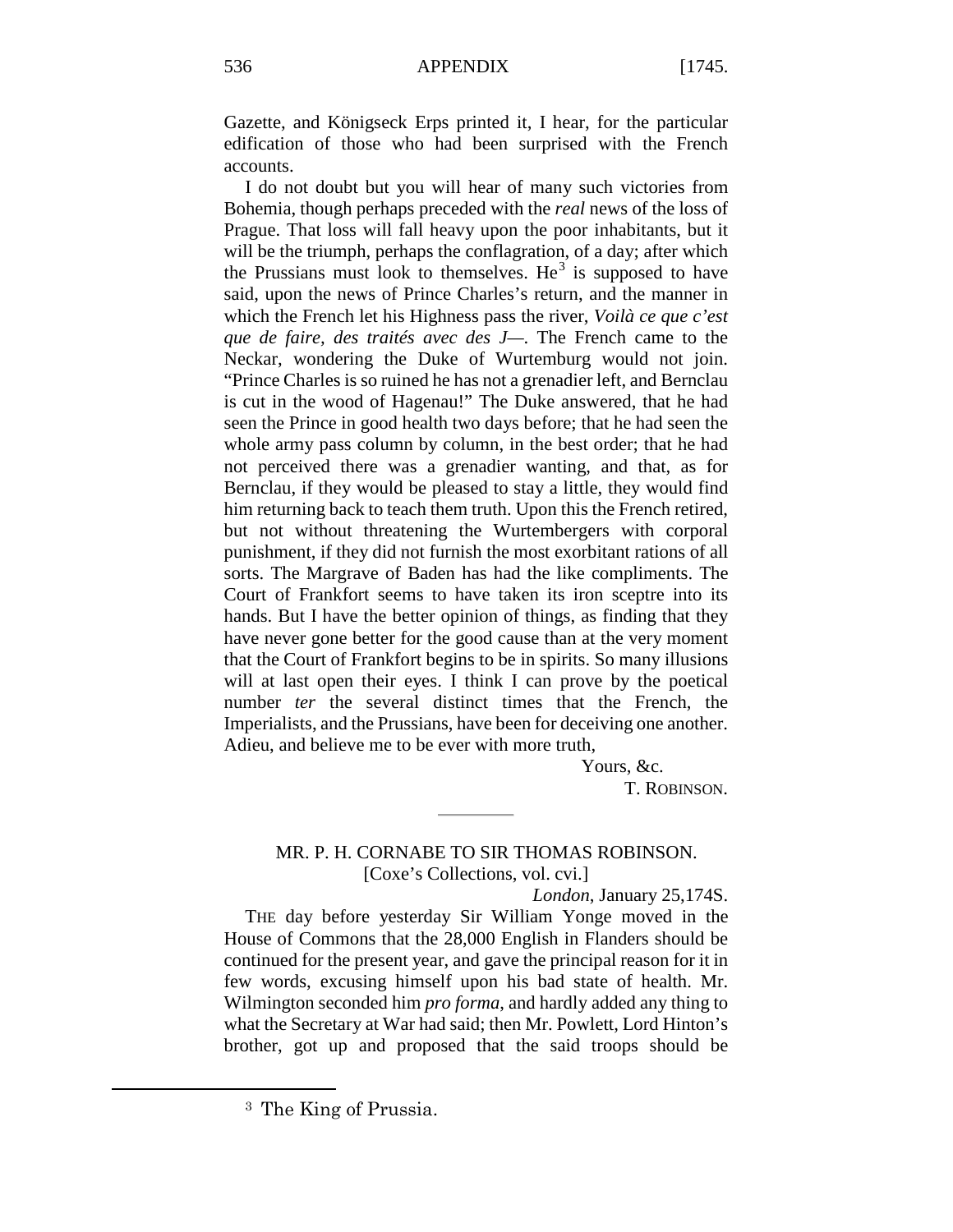continued for two months only, till the resolution of the Dutch should be known. Mr. Pelham, the Chancellor of the Exchequer, made a long discourse to show the necessity of carrying on the war with vigour, in order to attain to a good peace. Speaking of the Dutch, he said, he was afraid of saying too much or too little—too much for fear he should be thought to speak without foundation, too little because they had already given the most positive assurances of seconding the King's designs, and had given proofs of their sincerity by the remittances they had made to the Elector of Cologne and to the King of Poland: he showed the danger for Flanders in general, and for its maritime towns in particular; he entered into a great detail relating to the Queen of Hungary's and the King of Sardinia's present situation; in short, he spoke for about an hour with an universal approbation, which was perceived in every body's countenance.

Sir Watkin Williams Wynn gave Mr. Pelham great praise as to his abilities and his honesty: he said he was truly an English Minister, and that for that reason he would vote for this first time for the army, and that he did not doubt but all his friends would do the same, and that the whole nation would be unanimous in it, because we must all stand or fall together, there being no medium. Sir Roger Newdigate spoke much in the same manner, and made great encomium of the Chancellor of the Exchequer. Lord Strange, Lord Derby's son, was for adjourning the debate till Lord Chesterfield had finished his negotiations: he talked *strangely* and was not minded.

Mr. Pitt made strong declarations of approving the measure proposed and supporting the new Ministry; he reflected on the late Secretary of State<sup>[4](#page-4-0)</sup> in very severe terms; he recalled all the transactions of the three last years, and made his remarks upon them, finding fault with most things that were done; he made great compliments to Mr. Pelham and to Lord Chesterfield; insisted on the King's condescension in removing those that were grown obnoxious to his people; that out of gratitude, as well as for other reasons, the nation ought now to acquiesce in the desire of the Court; he took notice of the discredit in France, and of the good situation of the Queen of Hungary and our other Allies; of the King of Sardinia, he said that he was as immoveable as the rocks he so bravely defends; he spoke of himself as of a dying man, that came to the House purely to preserve the health of his country; he said, that for a good while he thought we were under great danger, but that now he saw a dawn, and would follow it in hopes it might bring us to salvation; he seemed extremely moved, used a good deal of gesture,

<span id="page-4-0"></span> <sup>4</sup> Earl Granville.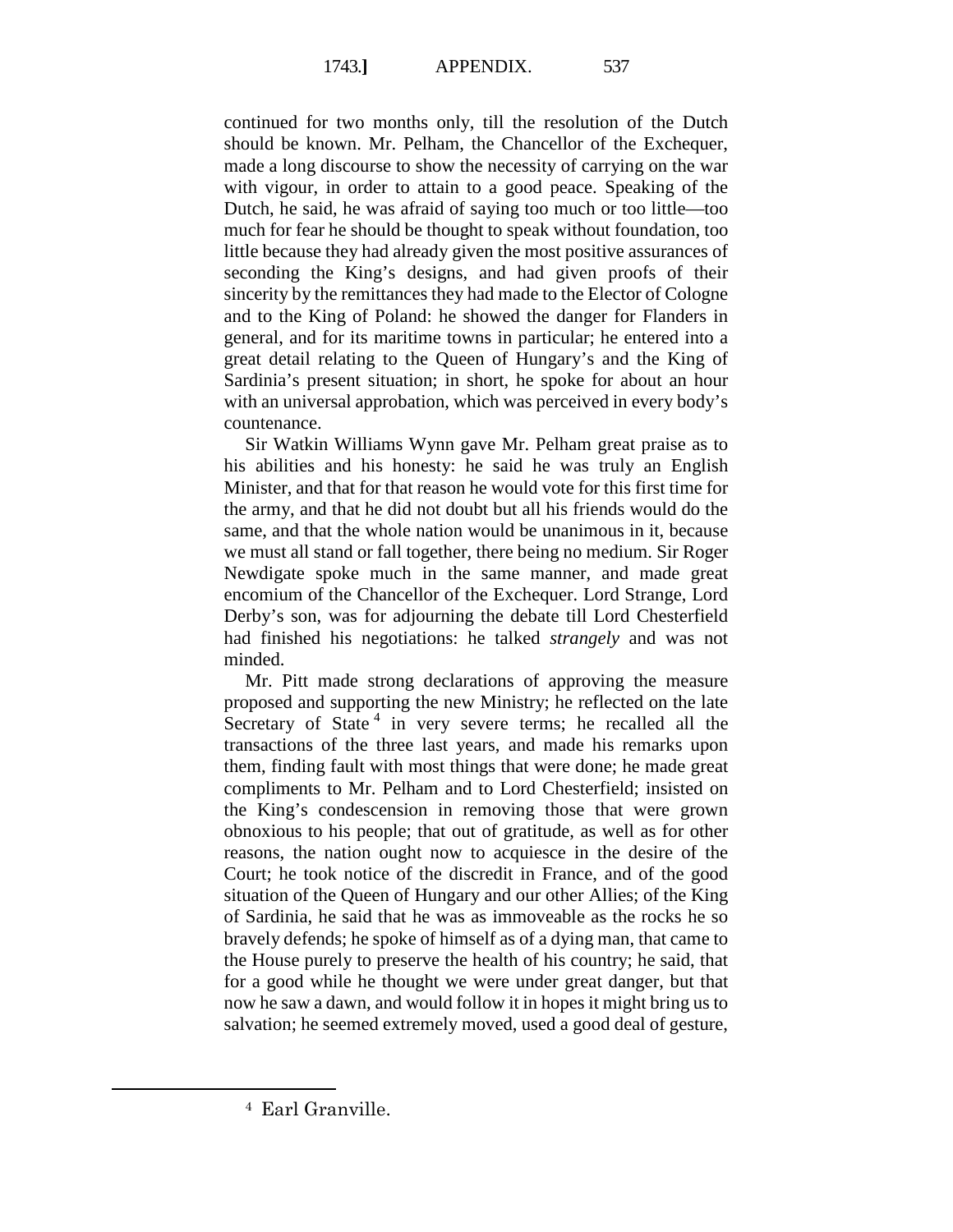employed all the figures of rhetoric, and made a great impression upon most that heard him.

Sir John Barnard vindicated Lord Granville, saying, that the last three years were the most glorious which England had seen since 1710, that that Lord's conduct would bear the strictest inquiries, and that he wished it might be examined by the House to convince people at home who were unjust to him, that all foreigners did him justice, and looked upon him as the ablest statesman we had; he grew quite warm upon this subject, and, recollecting himself, desired the indulgence of his hearers if he had gone too far.

Mr. Bowes of Durham, and Lord Barrington, took him up one after the other, desired he would move for an inquiry, and they would second him; they commended the new Ministry and their plan, which they called the Old Plan, supported by wise Englishmen.

Mr. Cholmondeley, a young gentleman of Cheshire, attempted to put off the debate, but nobody minded him: the question being put by the Chairman of the Committee, Mr. Fane, there was no division; Lord Strange was the only one that put a negative against it, so that this may be looked upon like a perfect unanimity; the House was very full, there being above 400 Members. It is very observable, that not one word was said of Hanover in the whole debate; but I must not dissemble to you, that some severe reflections were made against the ministry at Vienna, that retained their old pride now they were a little elated, who insisted upon acquisitions, or at least equivalents, which could not be had but at the expense of the English nation, to whom they showed ingratitude, in not being more desirous of peace, and saving the treasures of the nation. It was a glorious day for Mr. Pelham, who had the praises of everybody, and whose character was extolled beyond all those that ever were in his place. Mr. Pitt's eloquence was much commended, but it is thought he cannot live long; it is said that if he recovers and outlives Sir W. Yonge, he is to have the place of Secretary at War.

### HON. PHILIP YORKE TO HORACE WALPOLE (THE ELDER).

London, May 4, 1745.

DEAR SIR,

It is with the deepest concern I embrace so disagreeable an occasion of writing, as that of acquainting you that we have fought a battle to save Tournay, and lost it.<sup>[5](#page-5-0)</sup>

<span id="page-5-0"></span> <sup>5</sup> The battle of Fontenoy.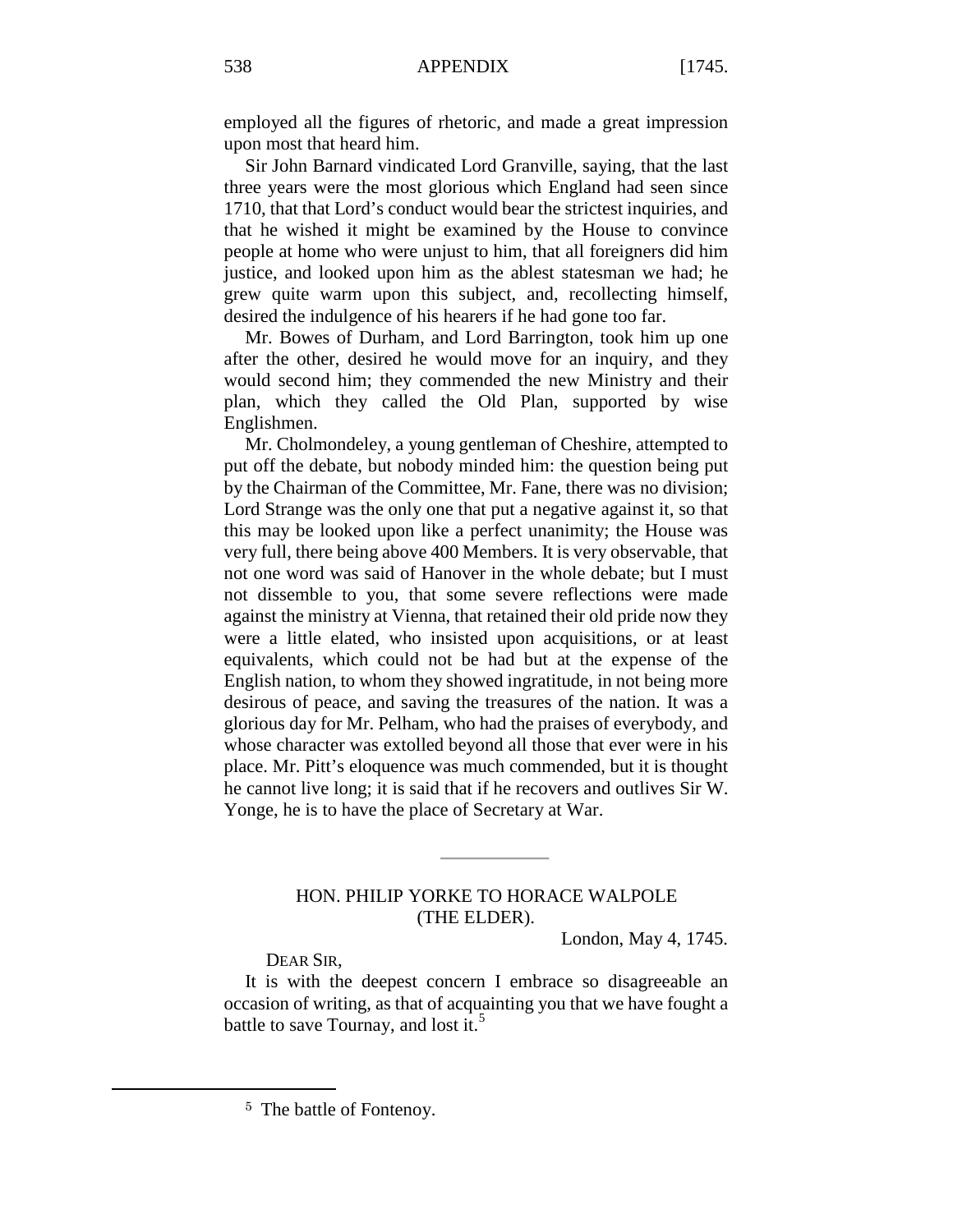The news came early this morning, and was soon public; for the detail of this bloody affair, we must wait the arrival of another messenger. What I have been able to learn is briefly thus:—Our army was in sight of the enemy by 5 of the clock on Tuesday morning last; the attack of their entrenchments began about seven, and lasted till half an hour after one. The right wing (composed of English and Hanoverians) behaved most gallantly, and gained thrice ground upon the enemy, but were as often repulsed by the terrible fire of several entrenched batteries, which cannonaded them in front and flank without intermission during the whole time. It is said the left, where the Dutch were, did not show the same ardour. The retreat of our right was made in good order by Sir John Ligonier, the French not pursuing a step, nor have we lost a pair of colours, but what is much worse, a great number of brave men. The brigade of Guards has suffered prodigiously: Col. Conway's company has but 24 men left; Gen. Ponsonby is killed; Sir J. Campbell has lost an arm; the Colonels Dougins (of our house), Gee, Kellet, Montague and Ross are amongst the slain: Lord Albemarle, Lord Ancram, and Lord Cathcart are wounded. The Duke's behaviour is much commended; he was in every part of the action, encouraging the men and leading them on. My brother, who attended upon him, has, thank God! escaped without a hurt. Of particular corps, it is said, the Highlanders, Guards, and Blues, distinguished themselves. What we know at present is very general and imperfect, both his Royal Highnesscs and Sir Everard's<sup>[6](#page-6-0)</sup> letters being short; but they promise a larger account in a few days. The army is now under the cannon of Ath. I dread the consequences of this disastrous opening of the campaign, and doubt the French were more numerous and better fortified than we thought them. I should be content if Tournay may be the single fruit of their success.

It is said (but I do not know upon what grounds), that the coming up of a reinforcement, led by the Dauphin, turned the fortune of the day. Lord Dunmore and the officers who went with him had not joined the army.

I am,  $&c.$ 

P. YORKE.

P. S. Lord Petersham is likewise wounded.

### HON. PHILIP YORKE TO HORACE WALPOLE (THE ELDER). $<sup>7</sup>$  $<sup>7</sup>$  $<sup>7</sup>$ </sup>

*London*, May 16, 1745.

DEAR SIR,

<span id="page-6-1"></span><span id="page-6-0"></span> <sup>6</sup> Sir Everard Fawkener. Military Secretary.

<sup>7</sup> Two extracts from this letter are already printed in Coxe's Memoirs of Pelham. vol. i. p. 235.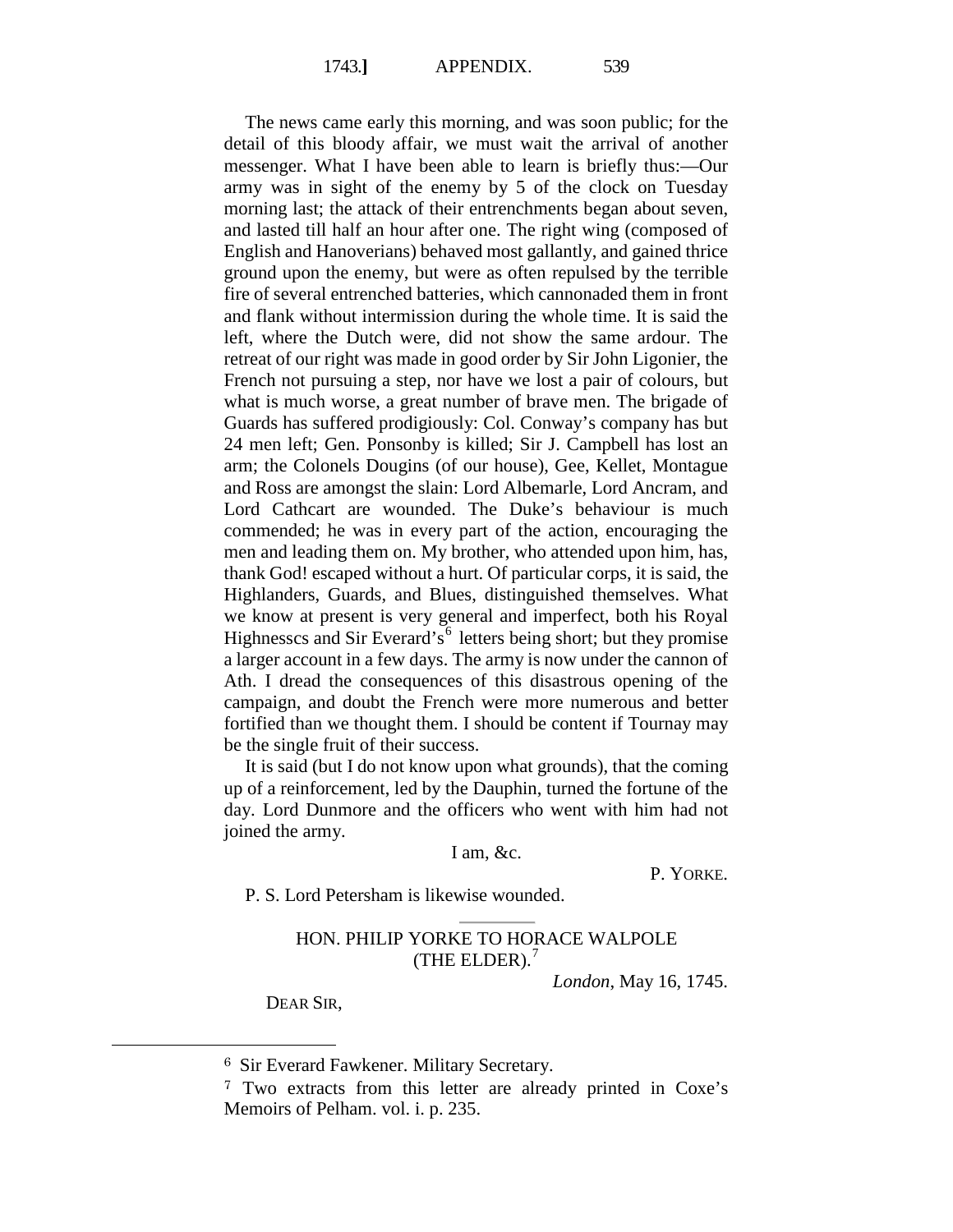540 APPENDIX [1745.]

I SHOULD not have thought of replying upon you so soon, had you not invited me to it, by saying you expected from me a further account of the action; and had I done it sooner, it would not have been easy to have added anything material or explicit to the first advices, which resemble always the confusion of the battle itself. One must stay till the smoke is a little cleared away, before one can take a distinct view of any object. I think you very right in your judgment, that the French were *only not beat*. Our repulse was owing, not to their bravery, but their advantageous situation and the number of their batteries, from which they had an hundred pieces of cannon or upwards playing upon us without intermission. Nay, even under these difficult circumstances, the opinion of the most intelligent is, that had Ingoldsby done his duty, and the Dutch infantry behaved as gallantly as ours, there was the greatest probability of our carrying the day. I wonder the former was not superseded on the spot, and that Zastrow, who was sent to him with orders, did not take the command of his brigade, and march directly to the fort, which the enemy were beginning to desert. We might then have turned their infernal engines of death upon the artificers themselves. The Duke's behaviour was, by all accounts, the most heroic and gallant imaginable. He was the whole day in the thickest of the fire. When he saw the ranks breaking, he rode up and encouraged the soldiers in the most moving and expressive terms; called them countrymen; that it was his highest glory to be at their head; that he scorned to expose them to more danger than he would be in himself; put them in mind of Blenheim and Ramillies; in short, I am convinced his presence and intrepidity greatly contributed to our coming off so well. Nor must I omit doing justice to Ligonier, who, the Duke writes, fought like a grenadier, and commanded like a general. His Royal Highness seems determined to keep up strict discipline, and drew out a pistol upon an officer whom he saw running away. Konigseck was run over and bruised by the Dutch cavalry in their flight, insomuch that when the army marched to Lessines, he was left at Ath. I have not heard, as yet, that the French plume themselves much upon their victory. Their accounts run in a modester strain than usual. It was certainly a dear bought advantage. You see by the Gazette they have a great number of general officers killed and wounded; their loss of private men is said to be from 5,000 to 10,000. Ligonier writes that they confess it to be the latter, but whether he means the reports of deserters, or intelligence from the French camp, I cannot tell. We may thank Count Saxe for our ill fortune. It was he advised them to erect 90 many batteries, and to throw up entrenchments along part of their line, against the opinion of the rest of the council of war, who were for giving us battle *en rase campagne*. Perhaps you may not have heard that the French, who are generally reckoned a polite enemy, used the prisoners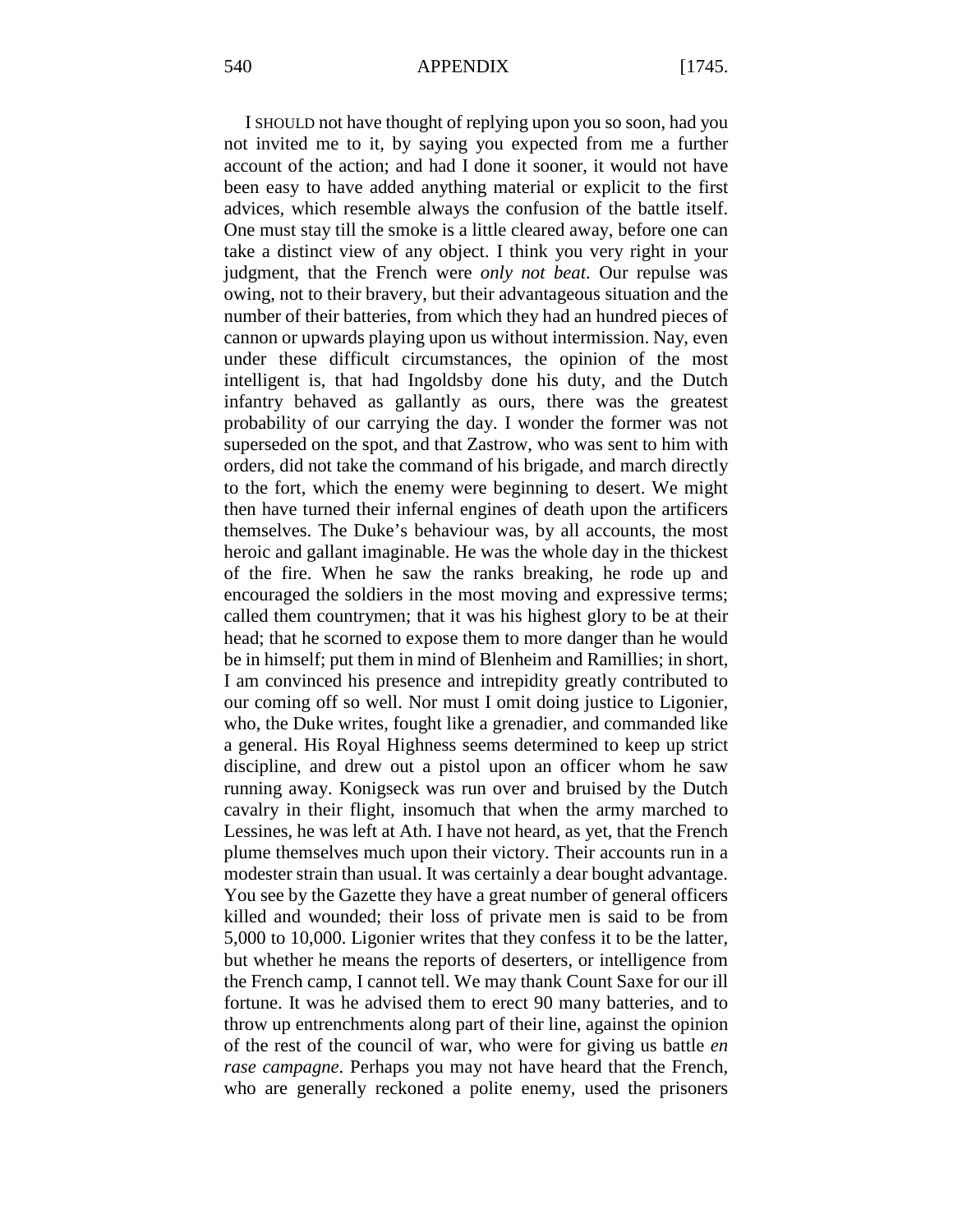whom they took at Bruffoel with great brutality, stripping the wounded, driving away the surgeons, and taking from them their instruments and medical apparatus. Sir James Campbell died in their hands the next day. Doctor Wintringham was sent to visit him by the Duke, and found him lying in a cottage within the enemy's quarters, who had not been humane enough to give him any assistance. This has occasioned a pretty warm expostulation between the Duke and Marshal Saxe, who denies knowing or authorizing the behaviour of their irregular troops at Bruffoel; but, by way of recrimination, accuses us of having first violated the cartel, by detaining Belleisle.

The orders which the States have dispatched for their *corps de reserve* to join the army, and for trying the delinquents, alleviate the clamour which would otherwise be raised against them, on account of the bad behaviour of several regiments, both horse and foot, in their service. One Appius, Colonel Commandant of the regiment of Hesse Homburg, rode off upon the spur to Ath, with the greatest part of his men, in the very beginning of the action, and with an impudent folly, equal to his cowardice, wrote from thence to his masters that the allied army had engaged the French, and been totally cut to pieces, except that part which he had prudently brought off safe. I hope after the loss of so much gallant blood, exemplary justice will be done upon the guilty.

Lord Chesterfield returned last Saturday from Holland, and looks much better in his health than when he left us: eating, negotiating, and the fat air of the country, agree with him. He has concluded a treaty regulating the contingents of force and expense for this campaign. I wish it could have been for the whole war. The States agree to bring 52,000 men into the field (including their corps on the Lower Rhine) to our 40,000. In sieges they are to furnish one-third, and we the rest. The expense of the land carriage of artillery is to be borne by the government in Flanders. I take it for granted they could be brought to no more, though it is a most unaccountable thing that we should be at so much trouble to persuade them into what is absolutely requisite for their own security and independence. Have you seen my Lord's speech at taking leave? It is quite calculated for the language it is writ in, and makes but an indifferent figure in English. The thoughts are common, and yet he strains hard to give them an air of novelty; and the quaintess of the expression is quite *à la Française*. You may observe it is intended to steer wide of the alert, and military, and invective turn which reigns through Lord Stair's harangue; and so far was prudent.

Besides the three regiments of Mordaunt, Rice, and Handasyde, there is a draught of 540 men, 15 per company, made out of the Guards, which embarked on Sunday for Flanders. With these reinforcements, and what the Dutch are sending, we hope to look the enemy once more in the face; and if Tournay does but hold out,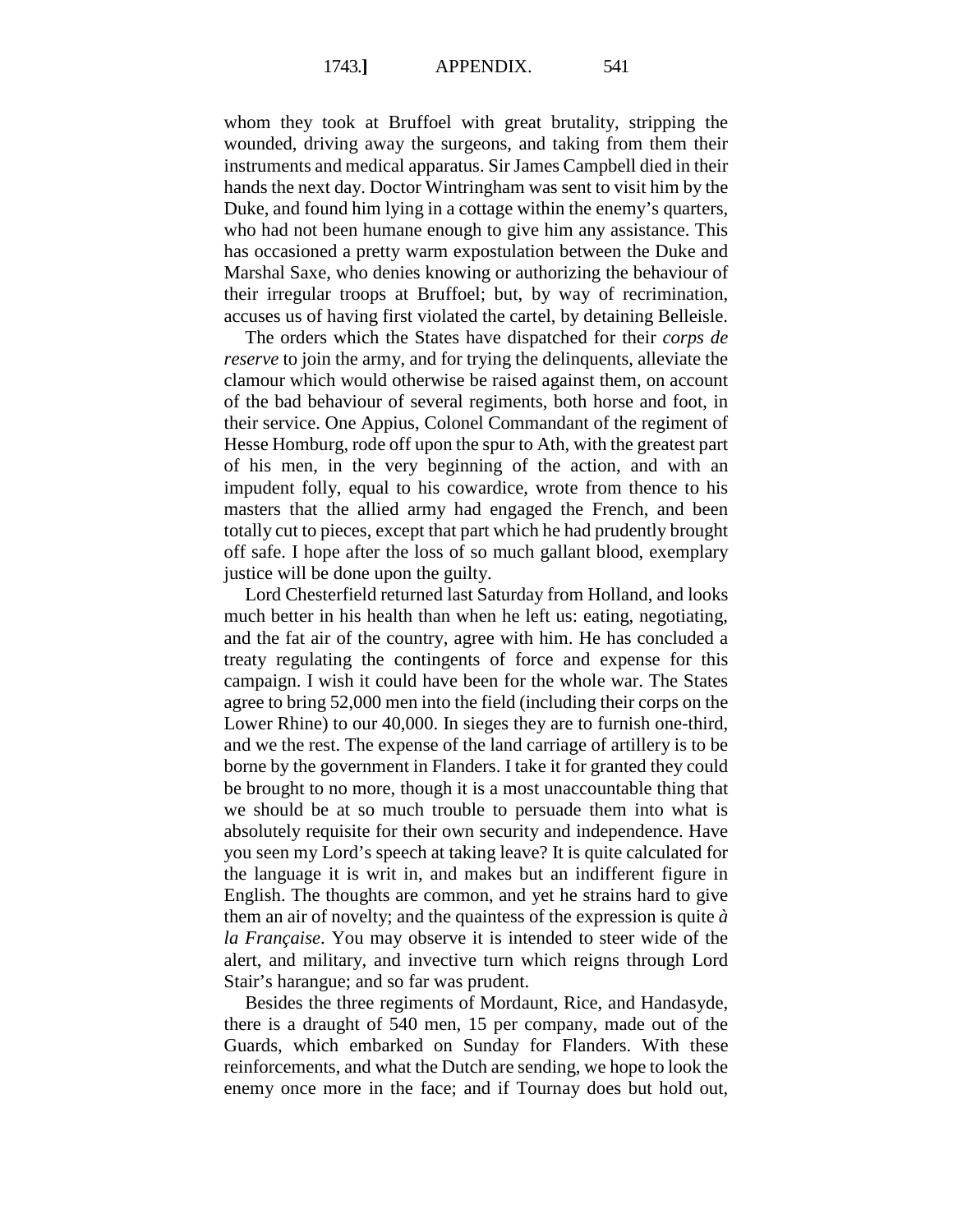some attempt will be made, either by diversion or attack, to raise the siege.

Martin is returned as usual, *re infectá*. People imagined he was gone to the Leeward islands, in search of Caylus, who threatens to invade Nevis and St. Kitt's, where I doubt we are weak. There is an expectation that the Elector of Cologne will join his troops to D'Aremberg. If he does, and Bathiany's come down to the Rhine, we trust Monsieur le Prince must leave the coast clear, and that Smessart's corps, at least, may be detached for Flanders. You see, Sir, we follow the Roman *ne cede malis sed contra audentior ito*, and really people are less dispirited with this than I expected, and full of encomiums on the gallant spirit which has shown itself in our officers and private men.

And now, Sir, I must heartily beg your pardon for this long letter—I should rather call it dispatch. This I promise you, not to trouble you with one so long in haste, for I am naturally a lazy correspondent; but when the scribbling fit is upon me, it is as difficult to leave off as it was uneasy to begin. One question let me put to you, and then I have done. Why are you quite immersed i*n re rustica*? Put your papers in order; write some memoirs for the instruction of your friends, or, if you will, posterity, of your own negotiations and Lord Orford's ministry. Methinks I should be loath to go down to future times either portrayed with all the features of deformity which Lord Bolingbroke's pen can give, or what is as bad, daubed over with the sign-post colouring of the Gazetteers. But I run on insensibly, and you will excuse my freedom as the strongest proof that I can give you of the regard wherewith I am, &c

P. YORKE.

### HON. PHILIP YORKE TO HORACE WALPOLE (THE ELDER).

*London*, May 27, 1745.

DEAR SIR,

Before I leave the town, and conseqnently the fittest field for a correspondence which is not a mere idle one, I cannot help acquainting you with a very astonishing piece of treachery, which is but too true, and which has occasioned the so early surrender of Tournay:—Mons. Hertsell, a principal engineer in the Dutch service, and who was chiefly relied upon for the defence of the place, having been gained over by the French, made his escape to their camp the third day of the siege, and has assisted them with his advice and information in carrying on their approaches. He took off with him two persons who had the care of the sluices, which they had so spoilt, before they deserted, that the Dutch had, in many places, no water at all in it. It is likewise thought that the blowing up a powder magazine, with good part of a Dutch regiment, was owing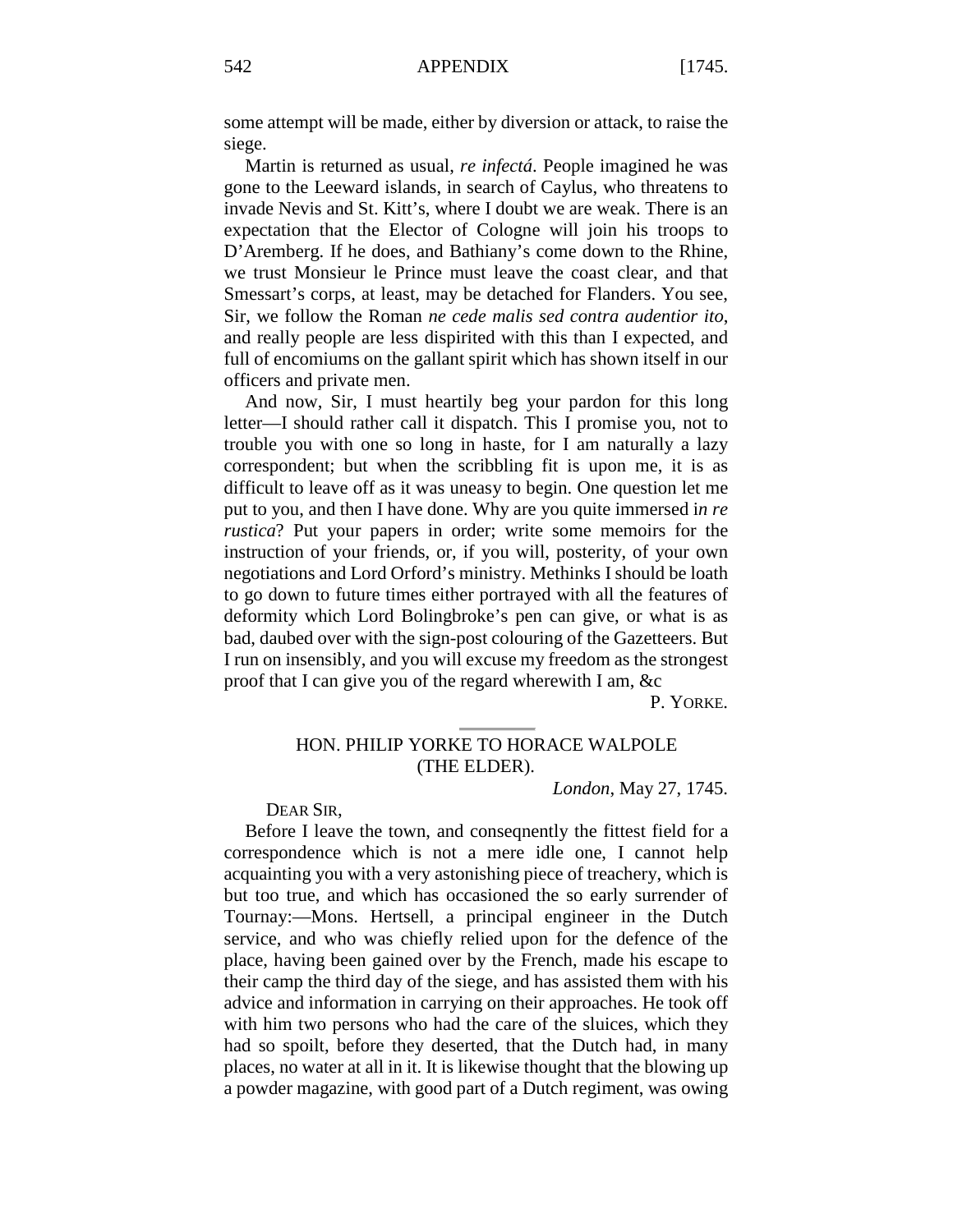to the trains this traitor had laid before he went off. In order to disguise for some time the black contrivance, Van Hoey writ his master a Canterbury tale he had picked up at Paris, that some Frenchmen, fishing in the Scheldt, had found a dead body, which was taken up and judged for that of the above-mentioned engineer. Every body is much shocked and surprised at this perfidy in a man at the top of his profession, and esteemed as well honest as able. Perhaps you may have heard of his name (if I do not mistake it) in the last war, for both Lords Cobham und Stair say they remember him; neither is the governor's conduct approved in consenting to receive the sick and wounded into the citadel, which must create a great and useless consumption of provision, and I am afraid the supplies in it are not near sufficient for the subsistence of so numerous a garrison. Our military men say Monsieur Dort should have retired into the citadel, and left the *bouches inutiles* to the French mercy, which God knows our poor countrymen have found to be that of the wicked, which David says is cruel. Tournay, if well defended and provided, would hold the enemy at bay a whole summer, but I wish, in the present instance, it may find them work for three weeks longer. Upon receiving the news of the town's being surrendered, the States sat extraordinarily from eight in the morning till night, and, I hear, sent the governor orders to hold out to the last. Surely their old spirit has quite left them, as well as their old politics, or they could not see France makmg such large paces towards the conquest of Flanders, without exerting their whole force, and straining every nerve to oppose her progress. It was monstrous not to have even half the quota which they have agreed to bring into the field actually there; when the battle was fought, the whole confederate army, according to the best accounts I have seen, consisted of 46 battalions, and 73 squadrons, making in all 33,000 effective men; the French, of 102 battalions and 149 squadrons, making 60,000, a terrible disproportion, considering, at the same time, how advantageously they were posted, and lined with so many batteries. We have had few particular accounts of the action: some of those first dispatched were stopped on the other side of the water, and the officers write with caution and reserve. It is whispered about, that Prince Waldeck pushed us into this desperate attempt: the best thing that can be said for it now it is over here is, that our Johns love fighting for their money, and that there was no other chance for raising the siege.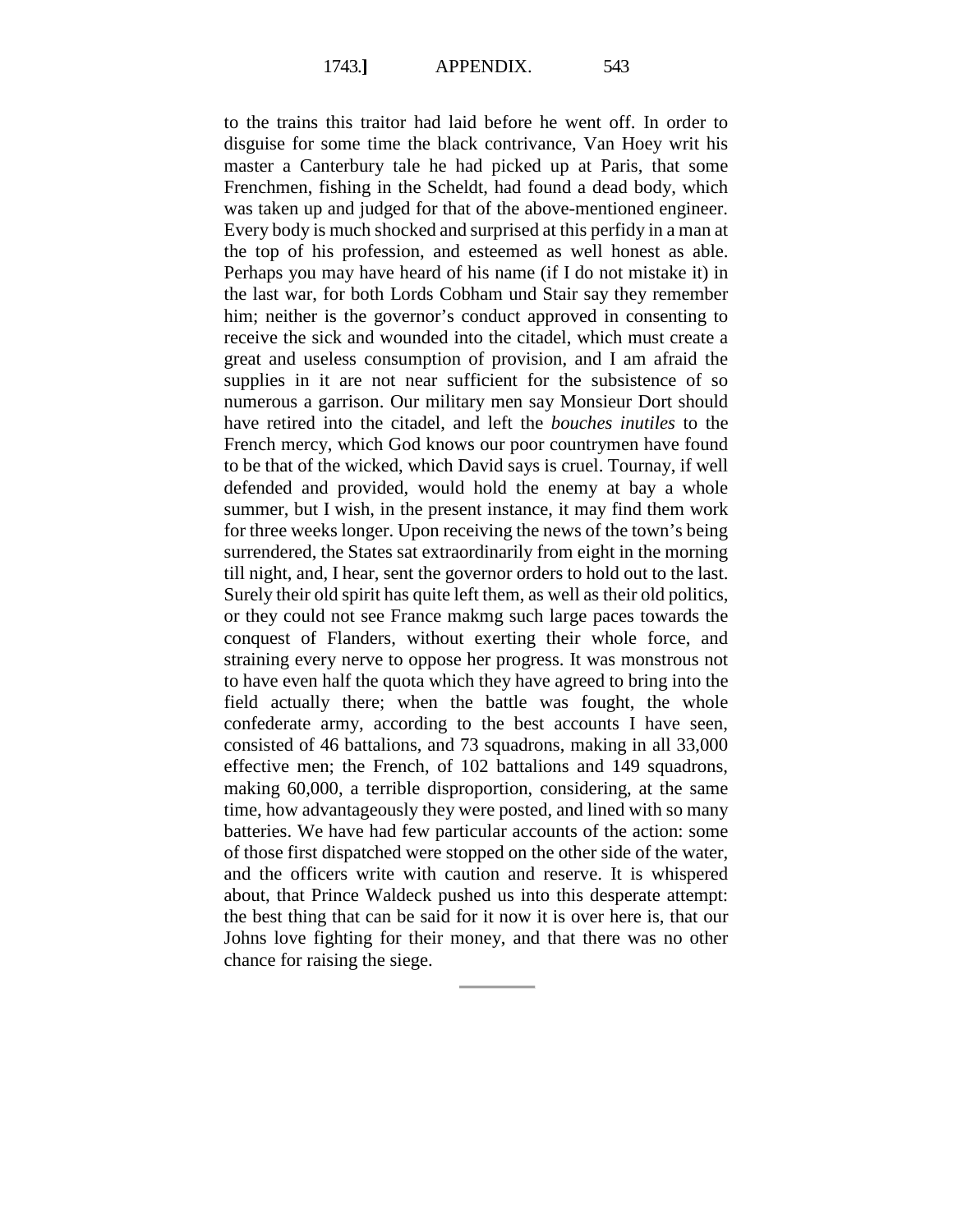## EARL OF CHESTERFIELD TO MR. DAVID MALLET. *Dublin Castle, November* 27, 1745.

#### SIR,

I HAVE just now received the favour of your letter of the 20th, which adds to my shame, for not having sooner acknowledged your former. The truth is, that the business of this place, such as it is, is continual; and as I am resolved to do it while I am here, it leaves me little or no time to do things I should like much better; assuring you of my regard and friendship is one of those things, but though one of the most agreeable, I believe the least necessary.

I cannot comprehend the consternation which 8000 of your countrymen have, I find, thrown seven millions of mine into; I, who at this distance, see things only in their plain natural light, am, I confess, under no apprehensions; I consider a Highlander (with submission to you) as Rowe does a Lord, who, when opposed to a man, he affirms to be but a man; from which principle I make this inference, that 49,000 must beat 8000; not to mention our sixteen new regiments, which must go for something, though in my opinion not for much. I have with much difficulty quieted the fears here, which were at first very strong, partly by contagion from England, and partly from old prejudices, which my good subjects are far from being yet above. They are in general still at the year 1689, and have not shook off any religious or political prejudice that prevailed at that time. However, I am very glad I am among them; for in this little sphere, a little may do a great deal of good, but in England they must be much stronger shoulders than mine that can do any good at that bulky machine. Pray let me hear from you as often and as minutely as you have leisure; most correspondents, like most very learned men, suppose that one knows more than one does, and therefore don't tell one half what they could, so one never knows so much as one should.

> I am, &c. CHESTERFIELD.

### DUKE OF NEWCASTLE TO THE DUKE OF CUMBERLAND.

[State Paper Office.] *Whitehall, December* 1, 1745.

Sir,

THERE is a person whose real name is Broadstreet<sup>[8](#page-11-0)</sup>. He is very conversant with the Jacobites, and has often given me intelligences relating to them. He sets out to-morrow for the rebel army, and will send me constant accounts by the name of Oliver Williams. If your Royal Highness will send in a countryman's coat any person you

<span id="page-11-0"></span> <sup>8</sup> [Dudley Bradstreet.](http://books.google.com/books?id=vrwcAQAAIAAJ&lpg=PA187&ots=qasIAYRIXR&dq=%22Oliver%20Williams%22%20Bradstreet&pg=PA187#v=onepage&q=%22Oliver%20Williams%22%20Bradstreet&f=false)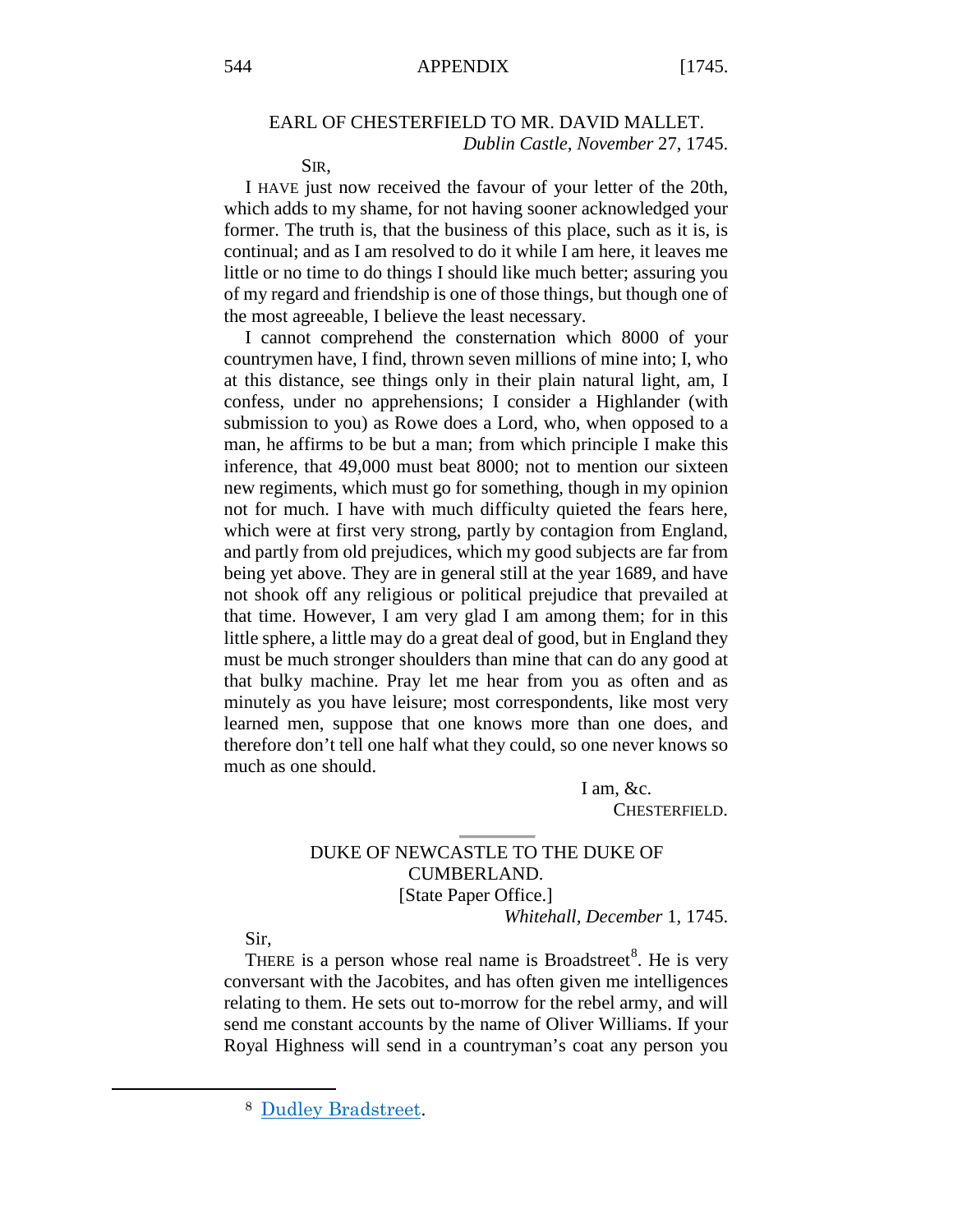can depend upon, and order him to go to the head-quarters of the rebels, and inquire for Mr. Broadstreet, an Irish gentleman, and when he sees him to speak to him by the name of Oliver Williams, he will then open himself fully to him, and acquaint him with all the discoveries he shall have been able to make of the motions and designs of the rebels.

Though I am far from being sure that this will be of any service to your Royal Highness, yet at a time like this nothing ought to be omitted that has the least appearance of it.

I am, &c.

NEWCASTLE.

### MK. BRADKEN TO SIR E. FAWKENER. [State Paper Office.]

*Warrington, December* 4, 1745.

SIR,

I HAVE been trying to pass by the rebel army ever since Friday last, in order to bring His Royal Highness what accounts and intelligence I had, as well as my own observations on the force, &c. of it.

As I live in Lancaster, and was there while the rebels passed wholly through, I apprehend my account of them may be of use, and I hope it will contribute to their total overthrow. … I knew all their goings on in the year 1715, and have been used to see large armies abroad, so that I made my calculations without any hurry of spirits or surprise, and I am satisfied that their foot is not 5000, one third of which are 60 years of age and upwards and under 17.

As to their horse, they were counted by me in coming in and going out with little variation,and I make them 624, but scarce such as are fit to be called horse: they are so out of order and slender shaped.

The common soldiers are a most despicable crew, being in general low in stature, and of a wan and meagre countenance, stepping along under their arms with difficulty, and what they are about seems more of force than inclination.

I believe one might single out about one thousand fresh looking fellows amongst their officers and soldiers: the first I find are of desperate fortunes in general, and might as well be shot or hanged as go back. There are several very old fellows who were at the battle of Sheriffmuir, in the last rebellion, and have brought their sons and grandsons along with them now; so you will judge what kind of a show they must make, especially to a person used to the sight of troops fit for the field.

While they were at Lancaster, I happened to sup with their Duke of Athol, whom I knew in France, after he went off with the Pretender. There were at supper two Scotchmen who I found were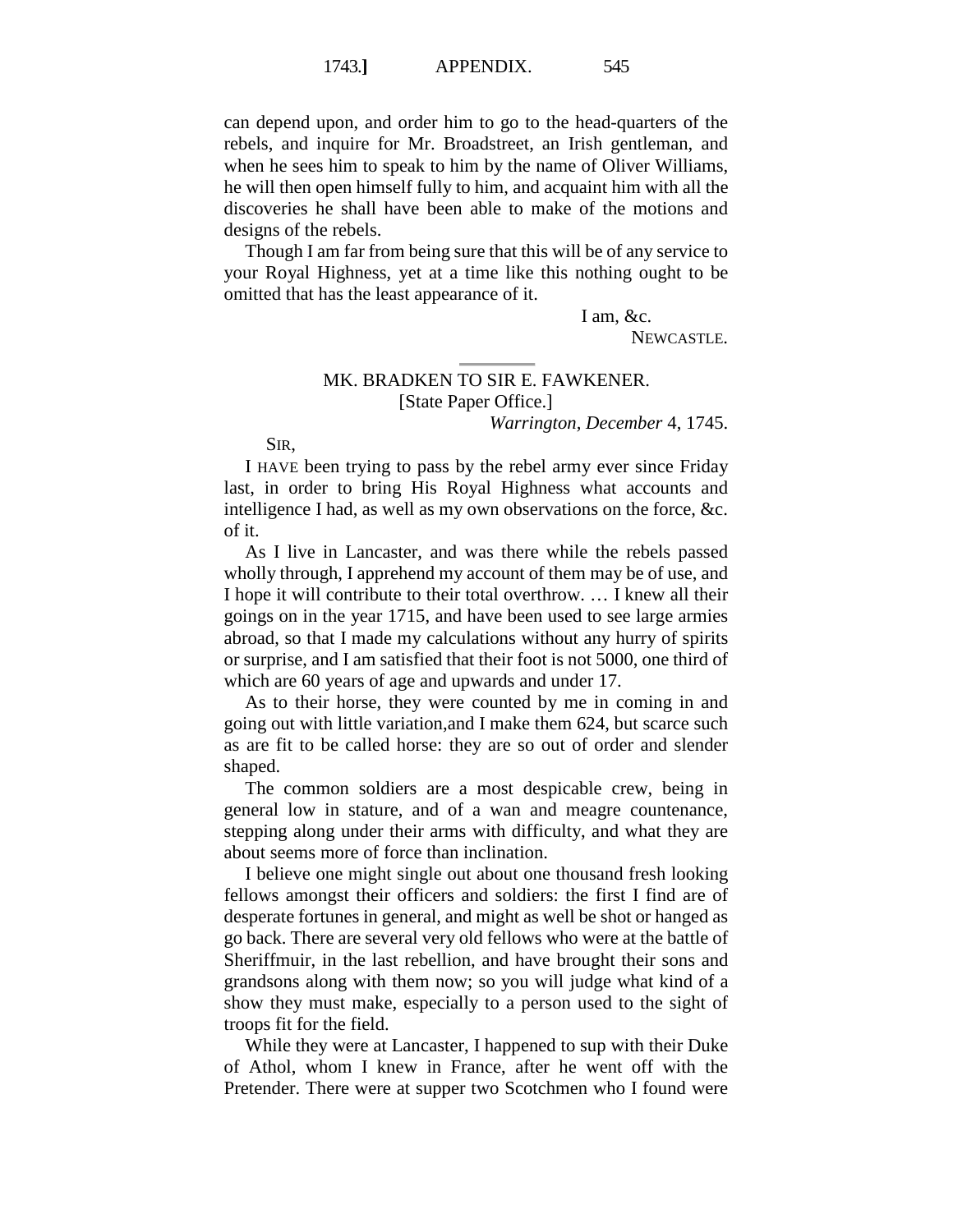#### 546 **APPENDIX** [1745.]

come over from France, and had been in the service of that Crown several years, and three other young gentlemen, some of whose names were Murray. What I observed by their discourse was, that they designed to push for London, with all speed, but did not themselves know the route. The Marquis of Tullibardine went so far as saying, it would be time for Don George to march off very soon. I observed also that they magnified their numbers exceedingly, and told confounded lies about their proceedings, but to repeat that part would be tedious.

As I came from Lancaster hither, I secured several of the straggling rebels, disarmed and sent them to our gaol, so that we have about nine or ten of them safe. Upon one of the fellows, dressed like an Englishman. I seized fifty-two letters, all dated 27th November, the day they left Preston, and I designed to have carried them to Field-Marshal Wade, but finding he was on Thursday sevennight last only four miles south of Darlington, I made a trial to pass the rebel army at or near Manchester, and finding I could not do it with safety, I went to Liverdown, and, as I am yet hindered by the bridges being pulled down, I sent this express by the post.

The letters were opened on my applying to Mr. Magnall, a justice of peace in Lancashire, and those from the great ones mention their full expectations that their King and Duke will be at London before this army, which they say gives them uneasiness.

Other letters tell their friends in Scotland that their army now consists of 24,000 men, and that neither dike, ditch, nor devil can turn them; but I hope these are no true prophets.

In general they are well armed, but I dare say most of them cannot charge quick, for their pistols are of the screw sort; and as to the common men, very few of them have any pistols, and the target, it is plain, is more for single combat than field fighting; so that when their army is fairly faced, it must be borne down entirely, it is so weak and light.

Their chief is about 5 foot 11 inches high, pretty strong and well built, has a brown complexion, full cheeks, and thickish lips that stand out a little. He looks more of the Polish than the Scotch breed, for he is nothing like the King they call his grandfather. He looks very much dejected, not a smile being seen in all his looks, for I walked a quarter of a mile with him on the road, and afterwards saw him in his lodgings amongst company.

His guards were in a horrible pother at Lancaster in the night, thinking they had lost him, but he was only gone for a little walk into the garden.

As to the 52 letters which I took from the footpost between the army and Edinburgh, they are gone to Lord Cholmondeley, who, I dare say, will forward them to the Duke of Newcastle's office.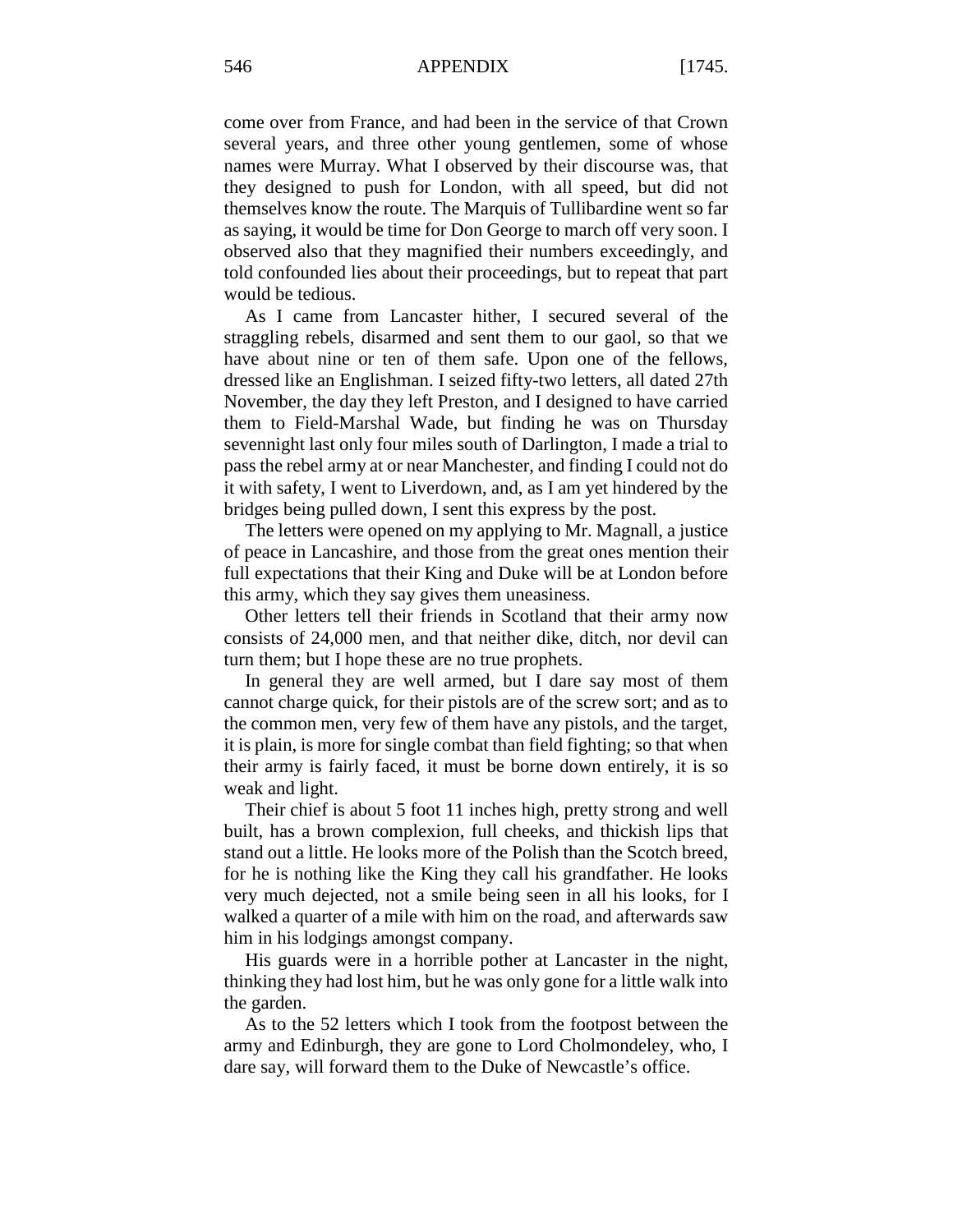I am a practiser of physic in Lancaster. If you think proper to honour me with two lines of your receipt of this express, for which I intend to wait at Warrington, and for any orders from you that can be executed by, Sir,

Your most devoted humble servant,

HENRY BRADKEN.

### ABSTRACT OF THE EXAMINATION OF MR. MURRAY, OF BROUGHTON, BEFORE THE SECRET COMMITTEE, AUGUST 13, 1746.

[From the papers of Lord Chancellor Hardwicke]

LORD TRAQUAIR acquainted him, in the beginning of 1743, that in 1740 an association was signed by the seven following persons, in favour of the Pretender, namely, Lord Traquair himself, the late Lord Perth, Lord John Drummond, uncle to the late Lord Perth, Sir James Campbell of Auchinbreck, Lord Lovat, young Lochiel, and Mr. John Stuart, brother to Lord Traquair. This paper was sent to Rome by Drummond, alias Macgregor<sup>[9](#page-14-0)</sup>, who carried at the same time a memorial to the Cardinal de Fleury, with a list of the Highland chiefs that were thought well-affected to the Pretender. Amongst them were the names of Sir Alexander Macdonald and the Laird of Macleod. Drummond, on his return to Scotland in 1741-2, acquainted Lord Traquair and the rest, that the Cardinal had received him very graciously, and promised, on encouragement from England, to send troops into Scotland, in autumn, 1742. Lord Traquair was employed in London to get this encouragement, and told the examinant afterwards, that the principal persons he had conversed with on the subject were, Sir John Hinde Cotton, Sir Watkin Wynn, and Lord Barrymore; that Dr. Barry, Colonel Cecil, and Colonel Brett were concerned as agents.

In March or April, 1743, the examinant was prevailed with, by Lord Traquair and Lochiel, to undertake a journey to Paris, in order to see whether the French assurances were to be depended on. During the short abode he made by the way in town, he talked with no Englishman whatever on the Pretender's affairs. When he arrived in France, he was introduced by Drummond and Sempill to Cardinal Tencin and M. Amelot, to whom he opened his commission, and the latter told him his master had the Pretender's interest much at heart, and would take the first opportunity of assisting him. The examinant came back to Edinburgh in the summer, and made a report of what had passed to the persons above mentioned. The scheme was, that 3000 French were to be sent to Scotland, 1500 to land at Inverness, and as many in the Western Highlands, and to be joined by the

<span id="page-14-0"></span><sup>&</sup>lt;sup>9</sup> Of Bohaldie.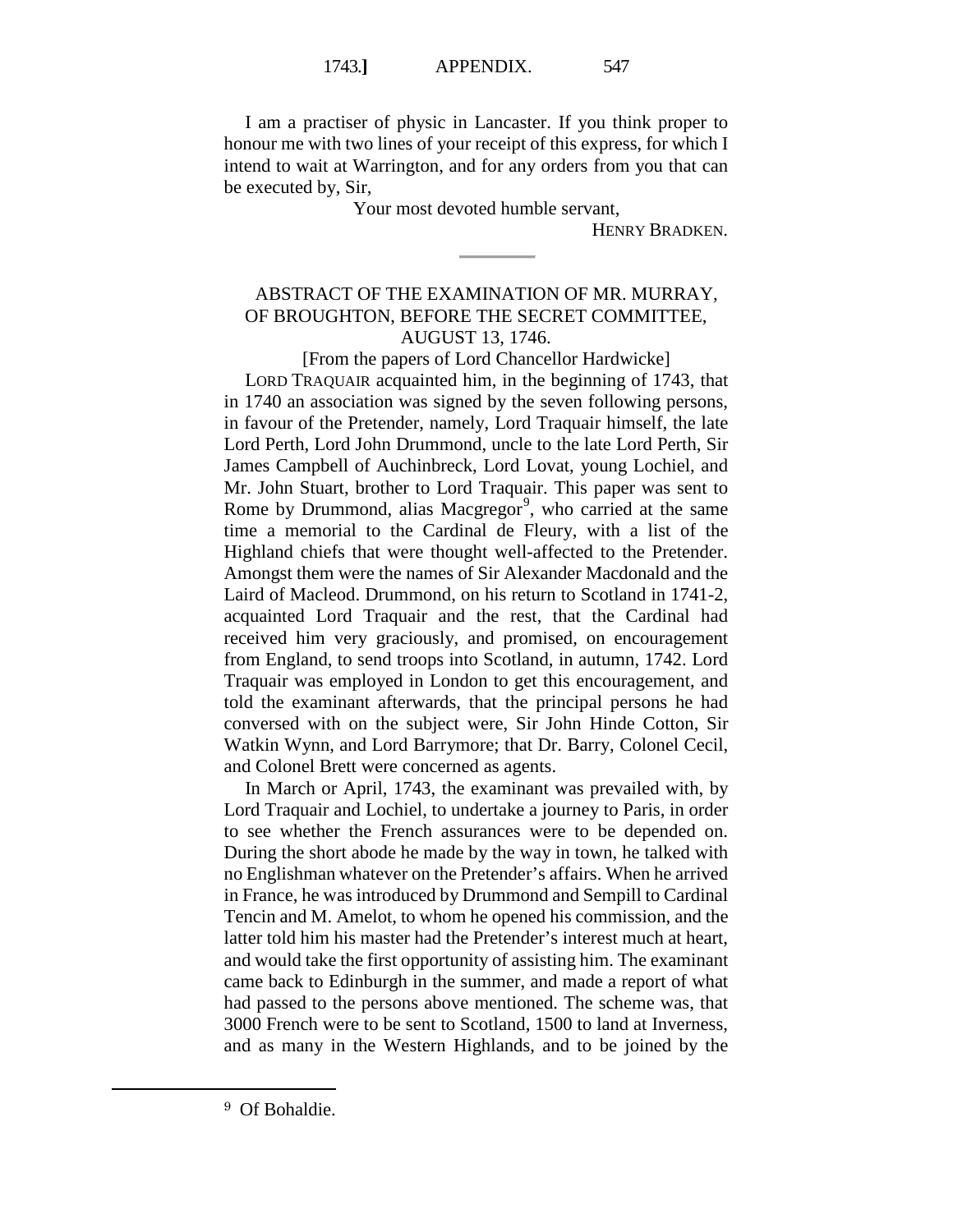disaffected clans in those parts. At the same time, Marshal Saxe was to make a descent with 12,000 men near London.

About this time Drummond was a few days in London, and had meetings with Sir J. H. Cotton, W. Wynn, and Lord Barrymore, in relation to these matters, which, after the invasion was disappointed, slept awhile, till, in June, 1744, the examinant was persuaded by Lord Traquair to make a second journey to France, which he agreed to, took our army in his way, and had frequent conversations at Paris with the young Pretender, Sir Thomas Sheridan, Lord Elcho, Drummond, and Sempill. The young Pretender made no doubt of being supported by the French Court, but told him he would come, though he brought but a single footman.

The examinant, on his return to Edinburgh, reconsidered the whole matter with Lord Traquair, Lochiel, and Lord Perth. The two former thought it a rash enterprise; the latter had a better opinion of it. The Laird of Macleod declared that, though he looked upon it as a desperate scheme, he would join the Pretender if he came, and he informed Murray, in April, 1745, that the Jacobites in England were well disposed, but against stirring, unless France would assist them.

The first notice which the examinant received of the young Pretender's resolution to set out for Scotland, was in June, 1745, upon which he acquainted Lochiel and Macleod with it, who both disapproved it, as rash and unseasonable, and encouraged the examinant to write dissuasive letters, which he did accordingly, but they came too late; the young Pretender landed at Arisaig, and Mr. Murray joined him, and acted as his Secretary. He knows of no letters being sent into England, but one to Lord Barrymore from Perth, written with the young Pretender's own hand. Sir Thomas Sheridan told him he had sent Hickson to talk with people in the north, but named nobody. He knows of no letters received from persons not in arms, except Lord Lovat. He was not acquainted with Sir James Stewart's negotiation at Versailles, nor with Lord Clancarty's message to France in August last. He says Sheridan was the person in principal confidence with the young Pretender, who had the correspondence with France entirely in his hands. To the best of his knowledge there was no money remitted from England to the young Pretender, and, during the whole time of their being in England, they received no message nor application from any person in it, which vexed them extremely. He does not know that any body about the Pretender had any dependence on the late Provost, nor is he acquainted withthe private correspondences they might have in Edinburgh. He recollects that during the siege of Stirling Castle, Sir John Douglas came to Bannockburn, and was introduced privately to him in his chamber, that is, he was obliged to go to Stirling. Sir John was carried to his audience of the young Pretender by Sheridan, and only told him (Murray) in general, at his return, that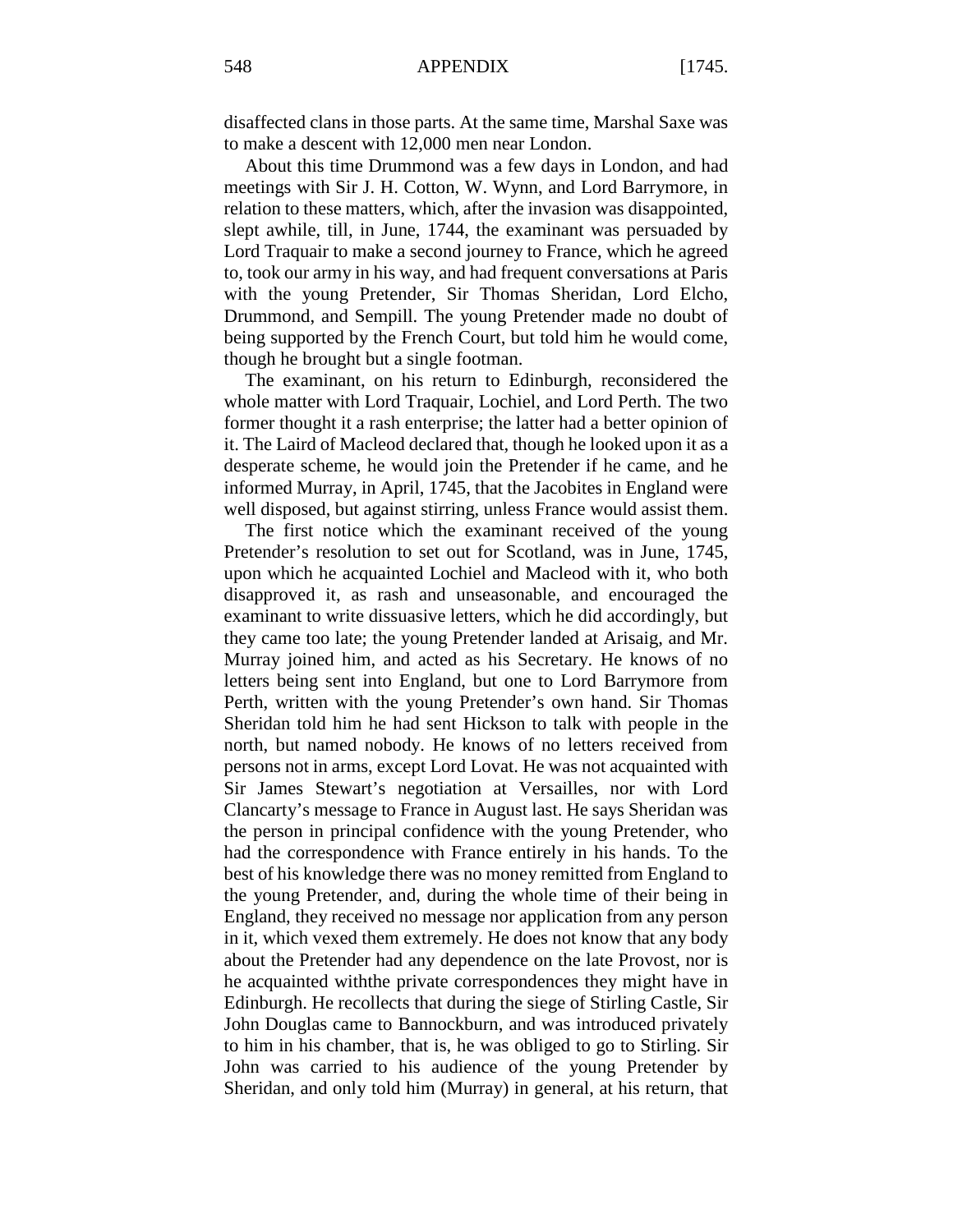he had a message from the Pretender's friends in England, that 10,000*1*. was deposited in London for his use, and that a messenger was setting out for France when he left it; Sir John did not tell him by whom the message was sent to France, but he concluded it was by the persons above mentioned.

At Derby, the young Pretender was singly of opinion for marching on to London, against the advice of the whole council of war; but the examinant advised him to submit to the general sense of his offtcers. He does not believe the rebels were above 5000 men at Derby. They had little or no intelligence from any quarter whilst they were in England. He has heard the Duke of Beaufort named by the Pretender's friends as one that wished them well; but he does not know of any person that corresponded with him. After the battle of Culloden, Macdonald of Lochgarry offered to lie in wait for the Duke, between Fort Augustus and Fort William, and shoot him,but the young Pretender absolutely forbade him to attempt any such thing.

The declaration of the 10th of October, 1745, was drawn up by Sheridan and Sir James Stewart.

Being shown two letters, dated Paris, one signed Drummond Macgregor, and the other G. Kelley, he acknowledged both their hands, and recollected that the first had been read over to him by Sheridan. He also said to the best of his remembrance, the deciphering of the names over the figures was in Sheridan's hand.

These two letters are most remarkable ones, and were found amongst the papers taken at Culloden; but where, or in what manner, I can give no account. The first was written not long after the battle of Gladsmuir, and before the march into England. The writer speaks sanguinely of the French having a real intention to support the young Pretender's cause, and says he had taken great pains to persuade his friends in England to declare themselves; that he had, from the beginning, corresponded with the principal of them, who were connected with and trusted by all the Royalists in the kingdom, such as the Duke of Beaufort, Lord Orrery, Sir W. Wynn. Sir J. H. Cotton, and Lord Barrymore; that the latter was much relied on, and a great deal left to his management; that he did not doubt but, as soon as the young Pretender had made any advances in England, and shown his friends there an army able to protect them, they would flock to his standard from all quarters. He mentions his long and painful adherence to the Jacobite cause; that he was now worn out with age and infirmities, but could have wished to have ended his life gloriously in the field, fighting with the rest of his gallant countrymen in defence of his lawful prince and the liberties of Scotland. I think this letter is addressed to the young Pretender himself.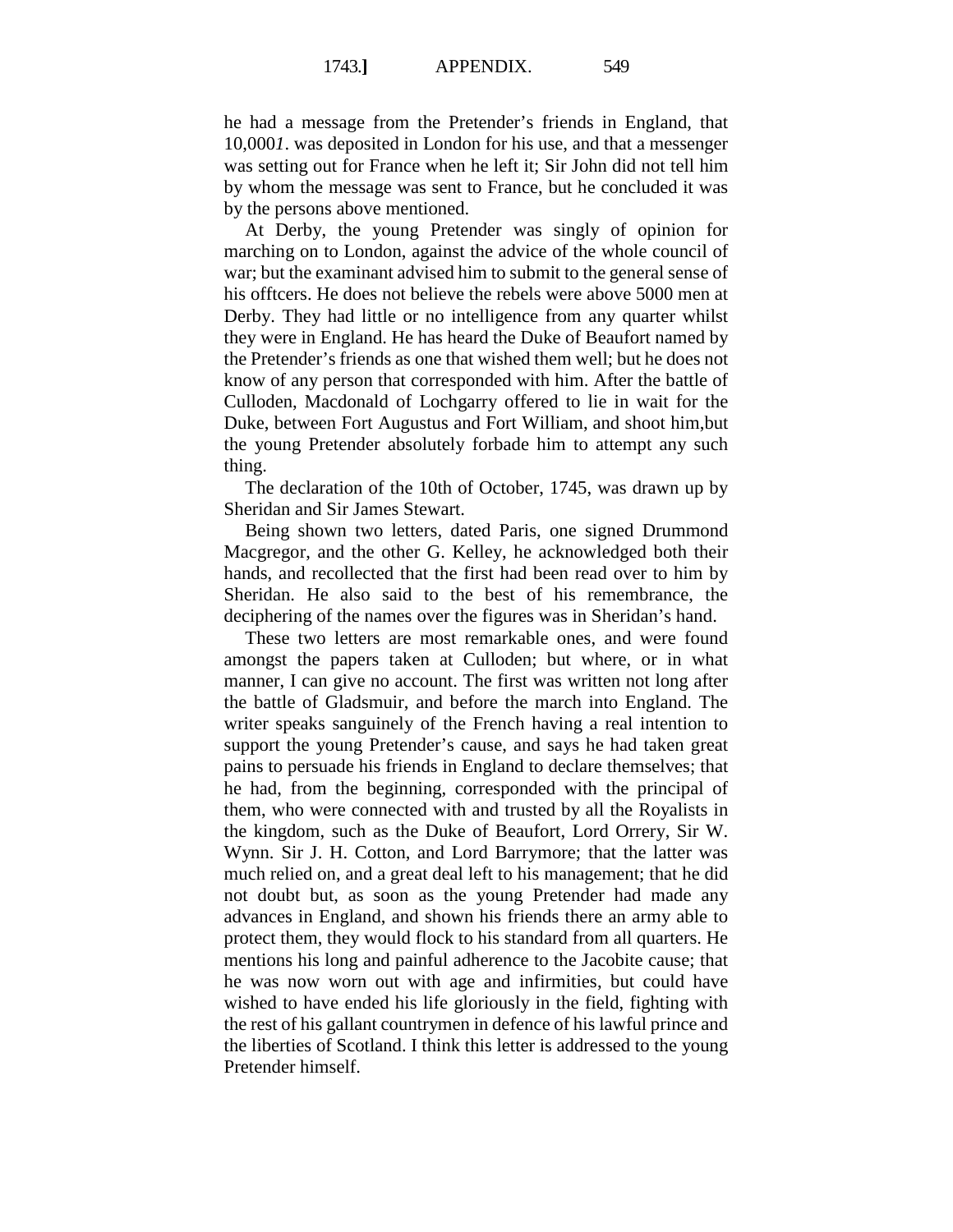550 APPENDIX [1745.

The other is a despatch to Sheridan from Kelly, who was sent to France after the taking of Edinburgh, to represent the state of the Pretender's affairs in Scotland, and solicit succours. After mentioning the narrow escape he had from being seized at Camp Veer,  $^{10}$  $^{10}$  $^{10}$  by the Consul there, he proceeds to give an account of the conferences he had with the French ministry upon his arrival, and how strongly he had represented the necessity of their making a speedy diversion in favour of the Pretender, by a descent upon the south. He relates the particular answers he received from Marshal Noailles, the D'Argensons, and Mons. Maurepas: but the most remarkable passage is what fell from Cardinal Tencin, who expressed himself very hearty in the Pretender's interests, but complained of the backwardness of the Pretender's friends in England to appear in arms for him, and insisted that, before the embarkation then in hand was completed, Sir J. H. Cotton should give up his place, and that when his resignation was published in the Gazette, he (the Cardinal) should consider it as a sufficient pledge for his master to send bis troops upon. To which Kelly answered, that it was not reasonable to expect a rising of the Jacobites here till they saw an army capable of protecting them in the island; and as to Sir J. H. Cotton, his Eminence should reflect how hazardous it would be for him to resign at this juncture, since the moment after he would be sent to the Tower.

I can recollect nothing else material in the letter. Mr. Kelly flourishes a little on the esteem and affection professed by every body at Paris for the young Pretender; and compliments Sheridan on the credit he had acquired by his conduct.

These letters were read over to us at the Secret Committee, when the drawing up a Report on the Rebellion was under consideration; but for what reasons I do not well know, it was afterwards laid aside. I have reason to think that the moderation of Mr. Pelham, and the Cabinet Ministers, then satisfied with having bronght the leaders of the Rebellion to the block, and having the rest at mercy, did not choose to push inquiries further. The Tories at first seemed very angry with us for letting the names of Sir Watkin, &c., slip out of Murray's mouth; and Prowse,  $11$  a Tory, but no Jacobite, asked Speaker Onslow, if some notice ought not to be taken of it in the House. Mr. Onslow intimated that he believed the parties concerned would not choose it. Prowse replied, "That I cannot help; others know themselves best."

<span id="page-17-0"></span> <sup>10</sup> Camp Veer, in Zealand.

<span id="page-17-1"></span><sup>11</sup> Mr. Prowse was M.P. for Somersetshire.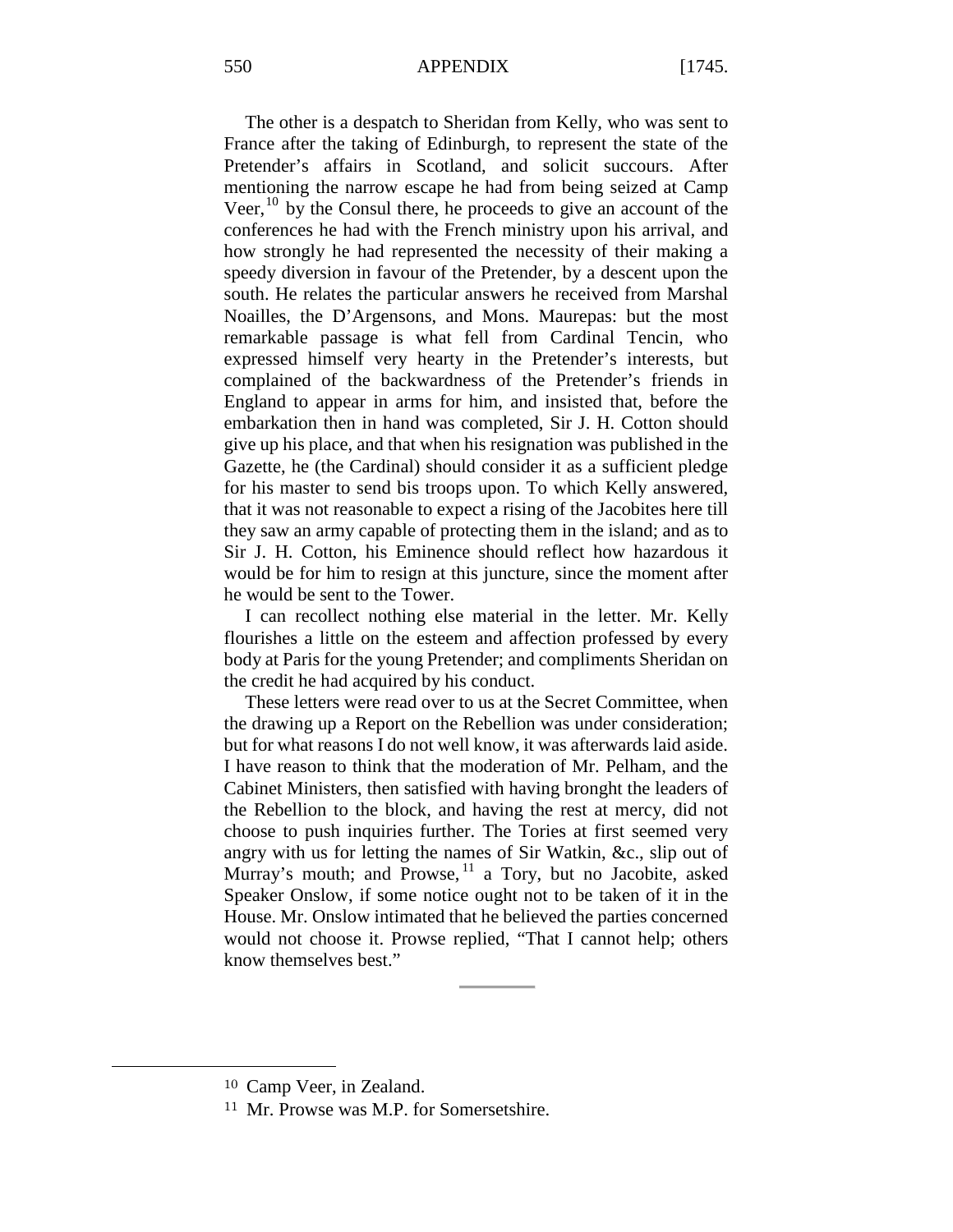### EARL OF CHESTERFIELD TO MR. DAVID MALLET. *Bath, March* 9, 1748.

SIR,

I AM very much concerned at the continuance of your complaint, and am afraid that you increased it by the letter which you favoured me with. I shall put your eyes to that trial no more of a good while at least, for I shall be in town next Monday or Tuesday, and I hope for the rest of my life, except now and then a little excursion to this place, which always does me good. I can say to you now, without a compliment, what I could not with truth have said to you some years ago, which is, that I do not know a pair of eyes in which I interest myself so much as I do in yours. I use the word "interest" here very properly, for it is from the use of your eyes that I expect the best employment for my own.

By this time I suppose that I am a little out of fashion, as a subject of political refinements; and that new matter has shoved me off the coffee-house tables. I own I should not have been sorry to have heard, unseen, the various speculations thrown out, and facts asserted concerning myself of late; which I dare say were full as near the truth as those will be which some solid historians of these times will transmit to posterity. Not one of them will allow the desire of ease and quiet to have had the least share in my determination; but on the contrary will assert that it was only the pretence of disappointed ambition. Lord Chesterfield would be Cæsar or nothing, says a spirited politician; there is something more in this affair than we yet know, says a deeper; he expects to be called again, says a third; while the silent pantomimical politician shrugs at every thing eventually, and is sure not to be disproved at last. They are all welcome; let them account for my present situation how they please, this I know, and they do not, that I feel and enjoy the comfort of it.

Before I left London I spoke to Mr. Pelham concerning you; he told me that he had been exceedingly pressed by Lyttleton in favour of Thomson and West. I answered that I had a great value for them both, and should be extremely sorry to hurt either, but they had already something, and could therefore, in my opinion, better wait a little than you. Our conversation ended, as all those conversations do, with general assurances on his part, that he would do for you when he could. None but he who gives these assurances can know the real value of them; for he could not say more if he meant to realize them, and he would not say less if he did not: all that I can say is that he shall not want a remembrancer. The situation of your affairs makes me only more anxious, but not more desirous to serve you than I was before; as it was your merit, which I did know, and not your circumstances, which I did not know, that made me, what I ever shall be,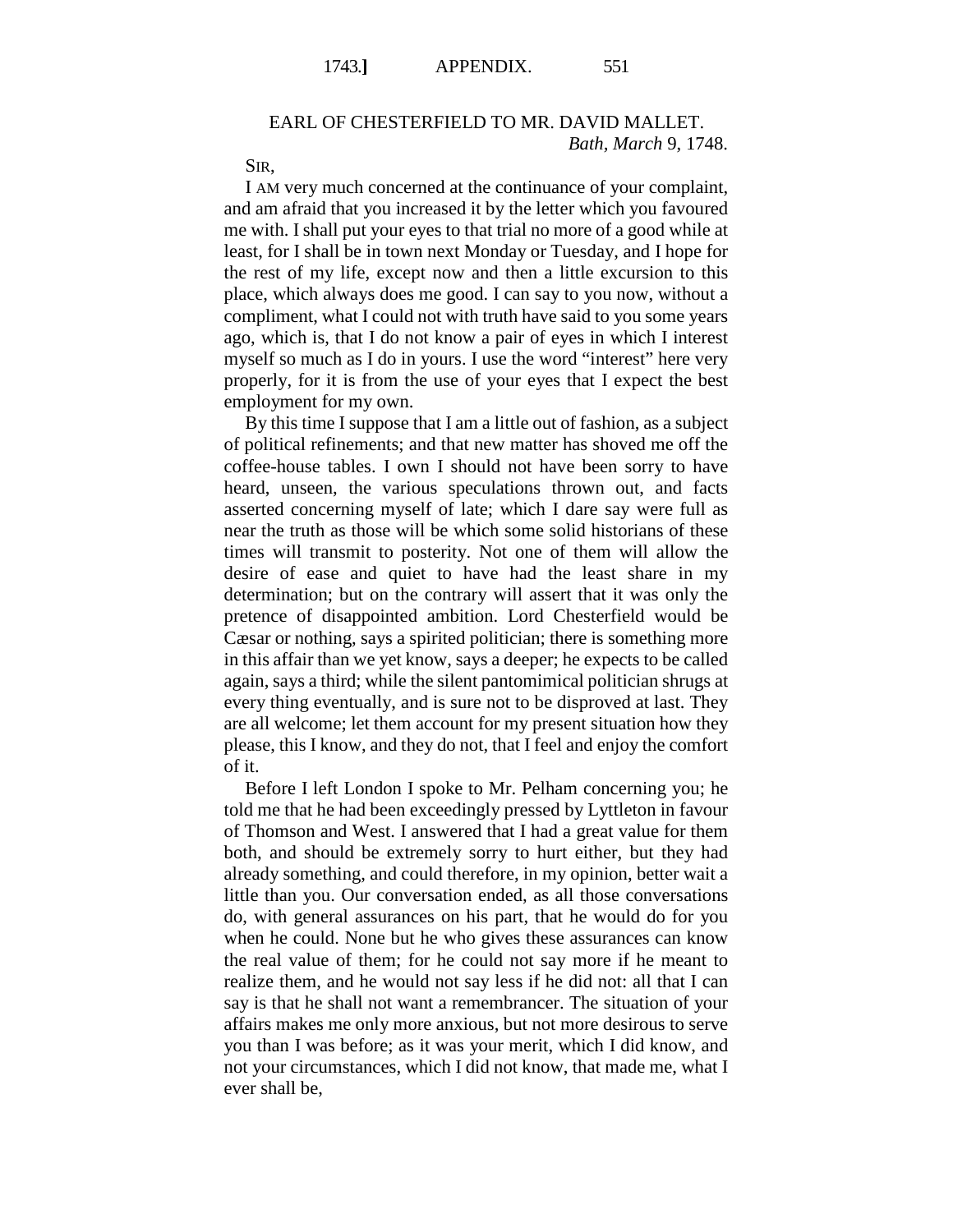Your most faithful friend and servant, CHESTERFIELD.

### EARL MARISCHAL TO PRINCE CHARLES STUART. *Paris., May* 18, 1754.

I AM honoured with yours in which you bid me name any person for carrying of your letters, except Mr. Goring or Mr. Boson. It is what I shall never take upon me, that I may not expose you to the danger of trusting new folks. Mr. Goring is known for a man of honour. I must beg your pardon in what you say of his "abusing of your situation." Had it been as happy as he has ventured life to make it, he neither would nor should have thought himself under any obligation to suffer the usage he has met with in return to the truth and fidelity with which he has served you. The fidelity of both the persons to whom you make exception is without dispute, by the plain proof of so long and so extraordinary concealment of your person.

My health and my heart are broke by age and crosses. I resolve to retire from the world and from all affairs. I never could be of use to you, but in so far as I was directed by some few honourable persons, deservedly respected by all who know them. The manner in which you received lately a message from them, full of zeal for your interest and affection for your person, has, I fear, put an end to that correspondence. And after your threatening to publish their names, from no other provocation than their representing to you what they judge for their true interest, and of which they are without doubt the best judges, can I expose any who may trust me with their confidence to such hazard? I appeal to your own conscience, and I may to the world—if I can. I here take leave of polities, praying God that he may open your eyes to your true interest, and give you as honest advisers and better received than those you had lately, and who are the only ones with whom I could serve you.

I have the honour to be, &c. &c.

# PRINCE CHARLES (UNDER THE NAME OF JOHN DOUGLAS) TO EARL MARISCHAL.

[From a rough draught in the Stuart Papers.]

May, 1754.

You are the only friend that I know of, this side of the water. My misfortunes are so great that they render me really quite incapable of supporting the impertinences of low people. However, I am so much a countryman as to lay aside any personal piques, *pro re natâ*; but I do not think a prince can. He (the Prince), I am persuaded, will be able to show himself in his true light one day. My heart is broke